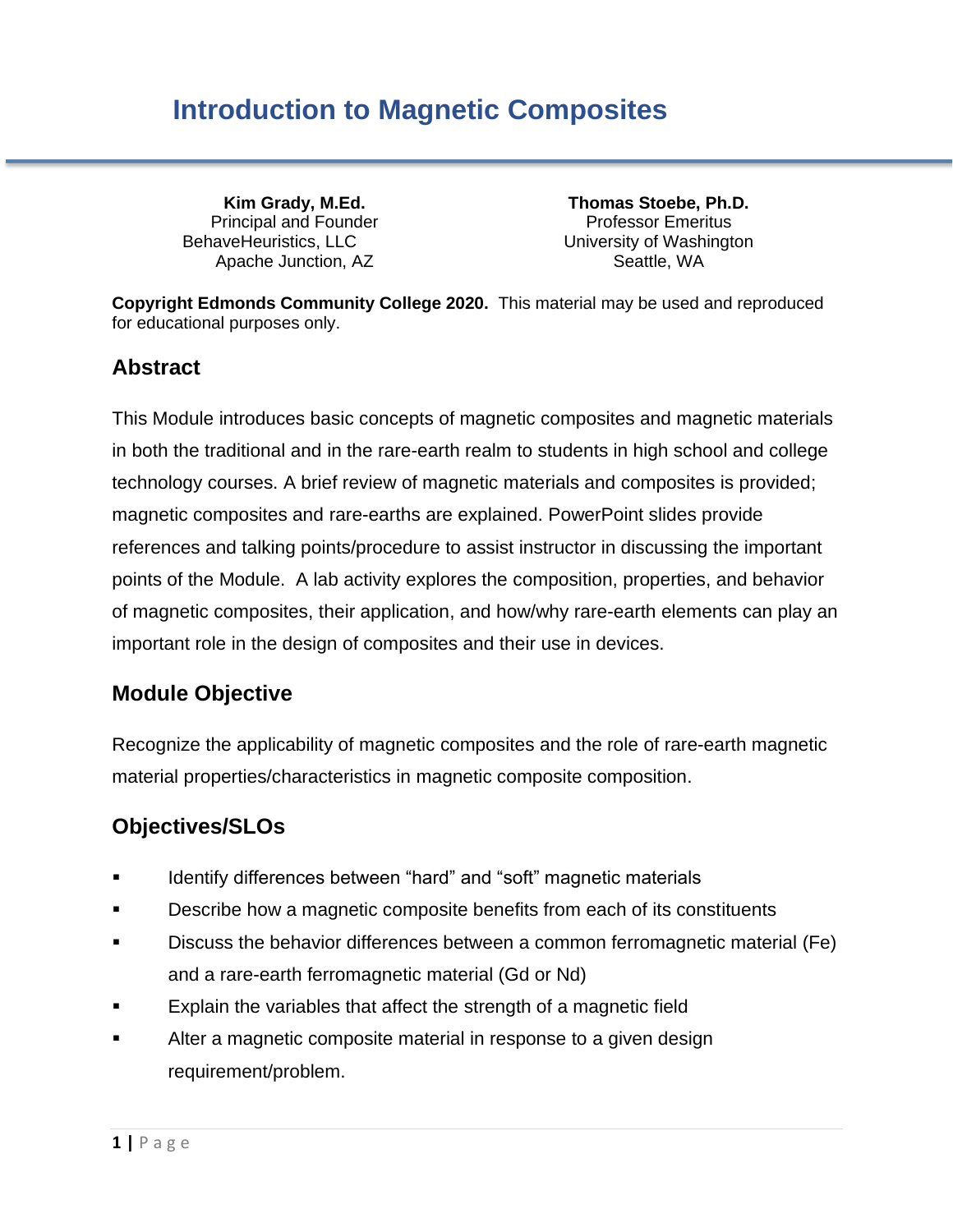### **Module Data**

**Key words:** magnetic composite, rare-earth elements, ferromagnetism, critical materials, magnetic domains, polymer chemistry

**Pre-requisites:** Knowledge of measurement of physical properties i.e. weight, mass, volume

**Target Grade Level:** Introductory level technical programs (grades 9 – 14)

**Type of Module:** Lecture with demonstrations and hands-on lab

**Time required:** One to two class periods depending on grade level, experience, and demonstrations/variations implemented

#### **Accompanying material:**

- [Instructor Guide: Rare Earth Elements Activity \(pdf\)]("
https://materialseducation.org/educators/matedu-modules/docs/Rare_Earth_Elements-Instructors-Guide.pdf")
- [Student Guide: Rare Earth Elements Activity \(pdf\)]("
https://materialseducation.org/educators/matedu-modules/docs/Rare_Earth_Elements-Instructors-Guide.pdf")
- Magnetics Composites  $-$  PPT available for download
- Magnetic Composites Lab Video (12:20 minutes) <https://youtu.be/KMagn5XBmJc>

### **NGSS and Core Competencies for Engineers and Technicians**

#### **NGSS Alignment**

HS. Structure and Properties of Matter

HS-PS1-1. Use the periodic table as a model to predict properties and patterns

HS-PS1-3. Plan and conduct investigations to gather evidence to compare bulk scale substances and infer strength of electrical forces between particles

HS-PS2-6. Communicate scientific and technical information about why molecular level structure is important in the functioning of designed materials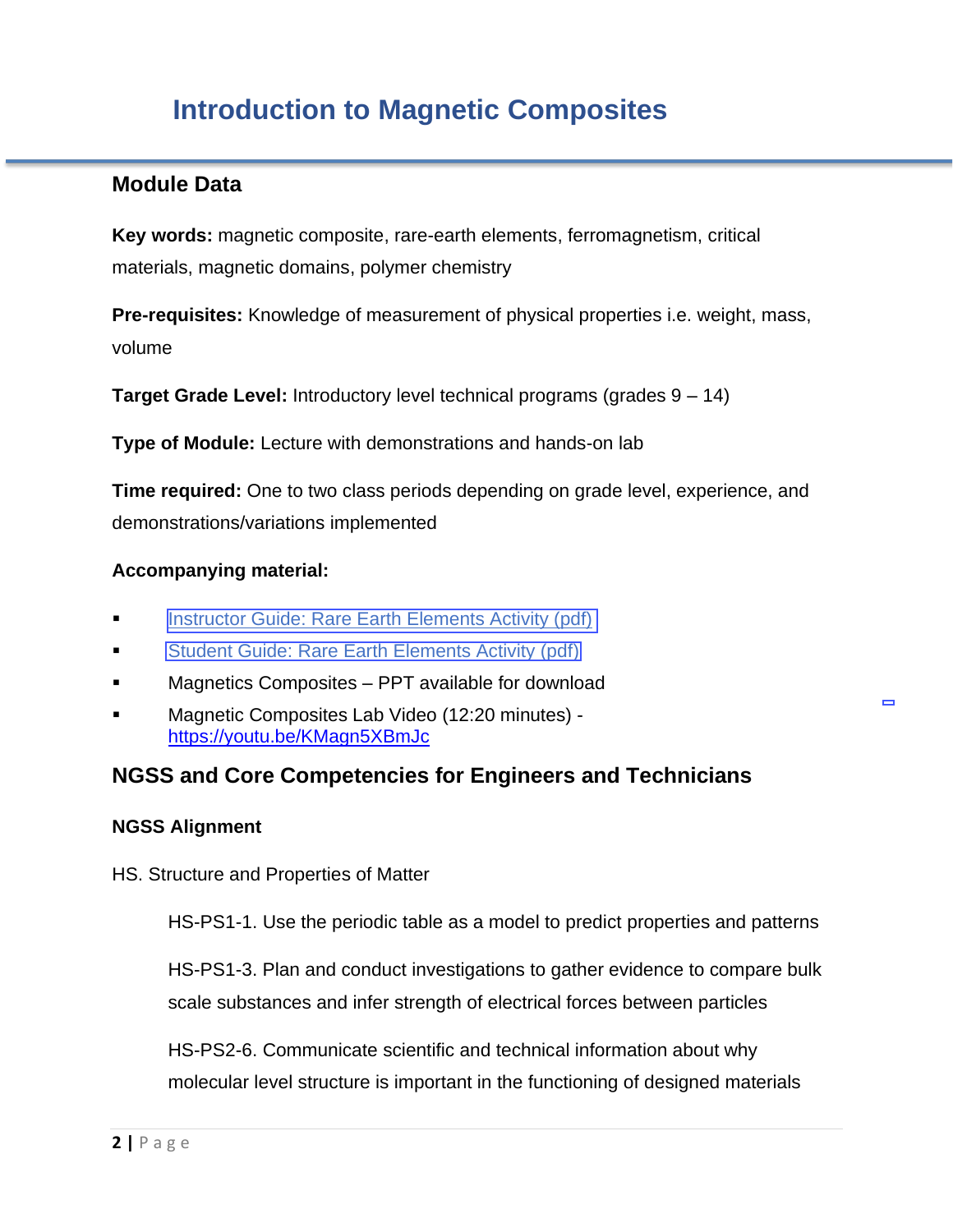| <b>PRACTICES</b>                            | <b>DISCIPLINARY CORE</b>                                       | <b>CROSSCUTTING</b>                                            |
|---------------------------------------------|----------------------------------------------------------------|----------------------------------------------------------------|
|                                             | <b>IDEAS</b>                                                   | <b>CONCEPTS</b>                                                |
| Planning and carrying out<br>investigations | Structure and properties of<br>matter<br>Types of interactions | <b>Patterns</b><br>Energy and matter<br>Structure and function |

### **HS. Engineering Design**

HS-ETS1-1. Design a solution to a complex real-world problem by breaking it down into smaller, more manageable problems that can be solved through engineering

| <b>PRACTICES</b>                                     | <b>DISCIPLINARY CORE</b>                        | <b>CROSSCUTTING</b> |
|------------------------------------------------------|-------------------------------------------------|---------------------|
|                                                      | <b>IDEAS</b>                                    | <b>CONCEPTS</b>     |
| Asking questions defining<br>problems                | Defining and delimiting<br>engineering problems | Systems and models  |
| Constructing explanations<br>and designing solutions | Develop possible solutions                      |                     |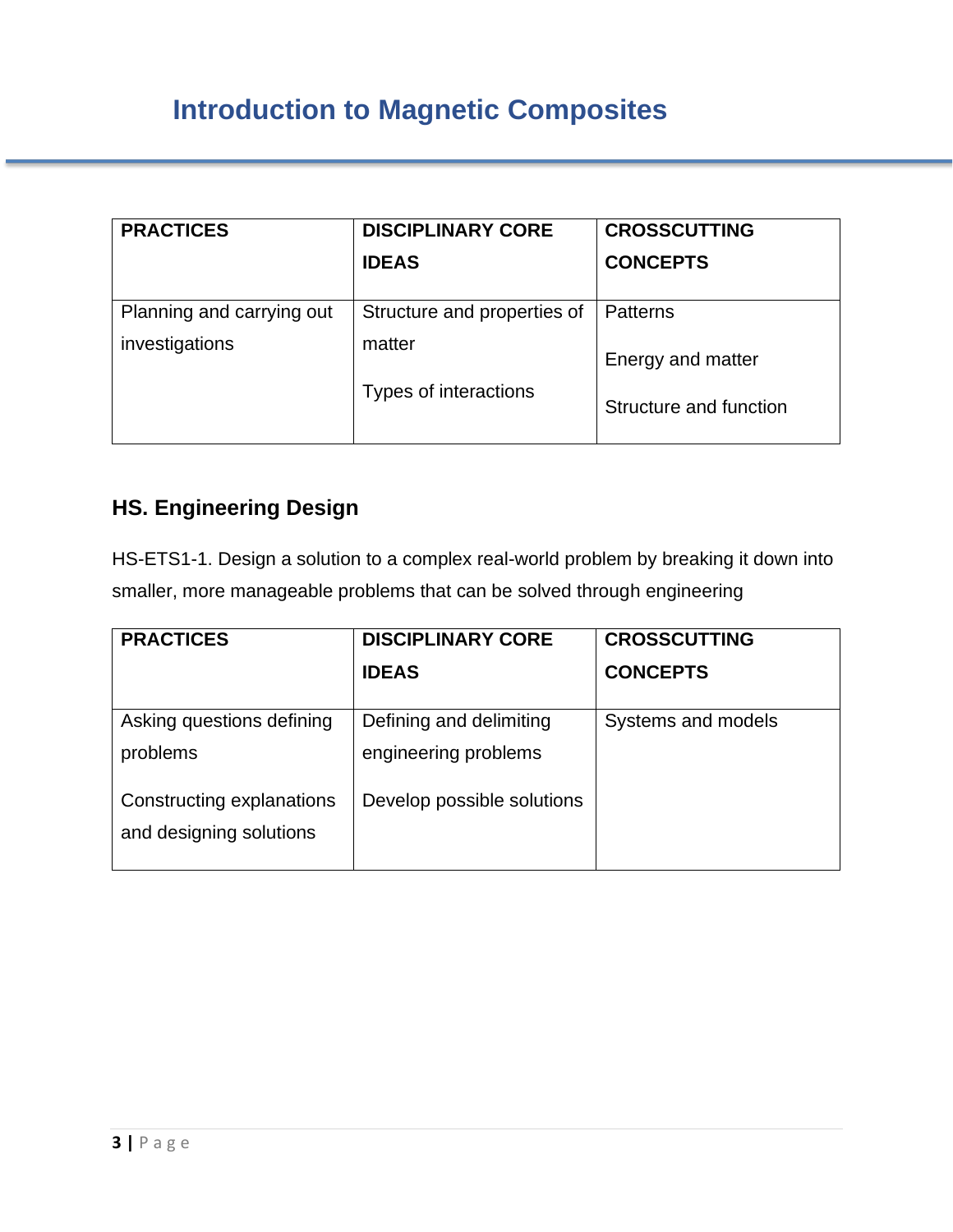### **HS. Energy**

HS-PS3-5. Develop and use models interacting through electric or magnetic fields to illustrate forces between objects and the changes in energy of the objects due to the interaction

| <b>PRACTICES</b>                                     | <b>DISCIPLINARY CORE</b> | <b>CROSSCUTTING</b> |
|------------------------------------------------------|--------------------------|---------------------|
|                                                      | <b>IDEAS</b>             | <b>CONCEPTS</b>     |
| Planning and carrying out                            | Definitions of energy    | Cause and effect    |
| investigations                                       | Relationship between     | Systems and models  |
| Constructing explanations<br>and designing solutions | energy and forces        | Energy and matter   |

### **Core Competencies for Technician Education addressed in this Module**

- 0.B Prepare tests and analyze data
	- b2 Demonstrate good lab notebook skills
- 1.C Demonstrate laboratory skills
	- c1 Demonstrate familiarity with good laboratory practice
	- c3 Operate a digital camera to obtain high quality images of technical objects

c4 Select appropriate devices and instruments for measurement of physical phenomena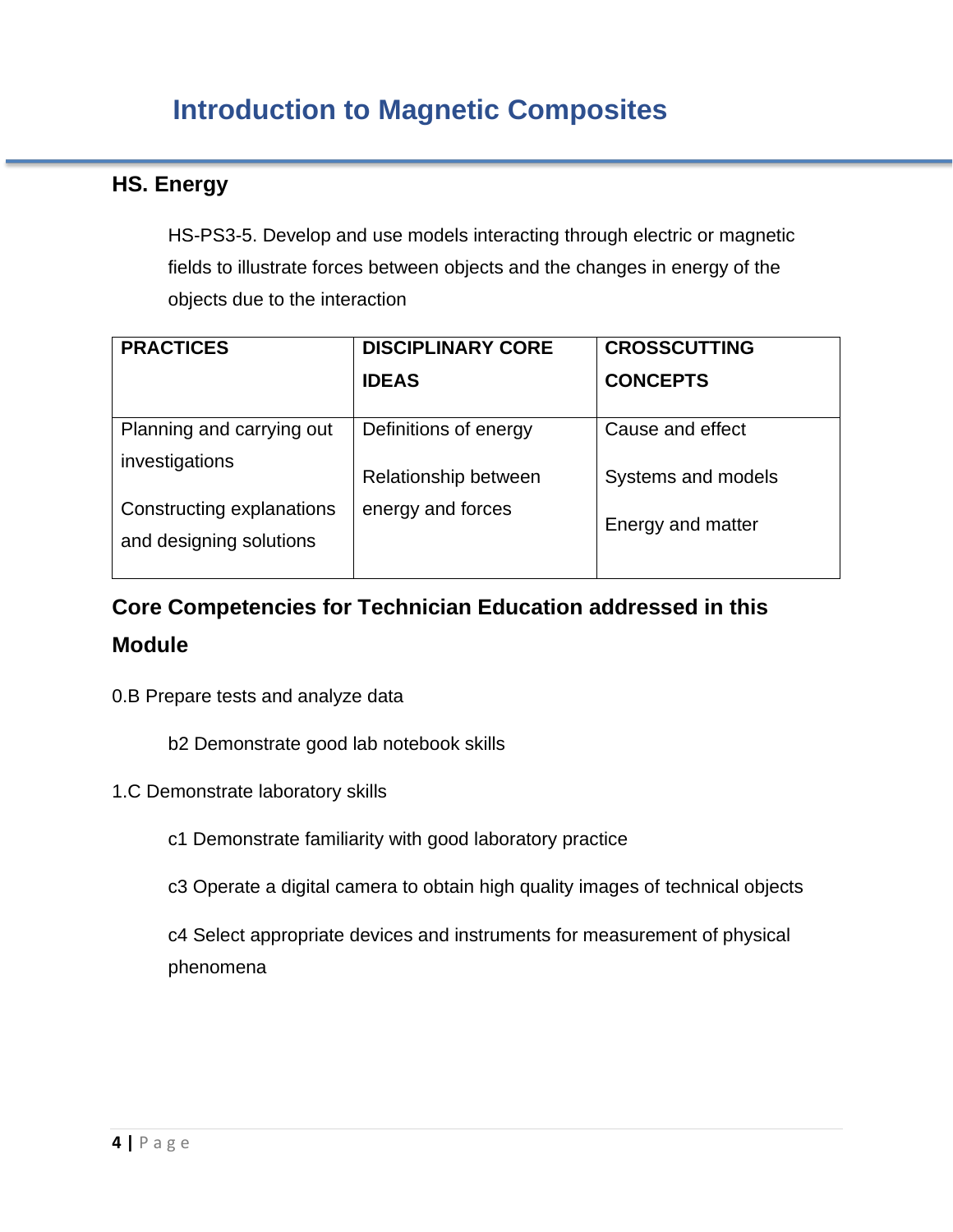5.A Apply safe and environmentally appropriate methods to chemical handling

a3 Apply knowledge of chemical and environmental safety including waste disposal and recycling

5.B Demonstrate knowledge of chemistry fundamentals

b2 Demonstrate knowledge of chemical symbols and the periodic table of the elements

b5 Apply the scientific method in a laboratory

b10 Describe the chain structure of polymers

7.B Discuss the general nature of plastics and polymers

b1 Explain the general behavior of thermoplastic materials

b2 Describe the general behavior of thermoset plastics

7.J Demonstrate how material properties are used in engineering design

j3 Explain the process of designing materials for specific applications

j4 Explain how and why a designer chooses properties of materials

7.L Explain how plastics and polymers differ from other materials

8.A Demonstrate the planning and execution of materials experiments

a6 Demonstrate an understanding of experimental design

11A Describe the structure and advantages of composite materials

a1 Describe a composite material

a3 Identify common materials used for the matrix of composite materials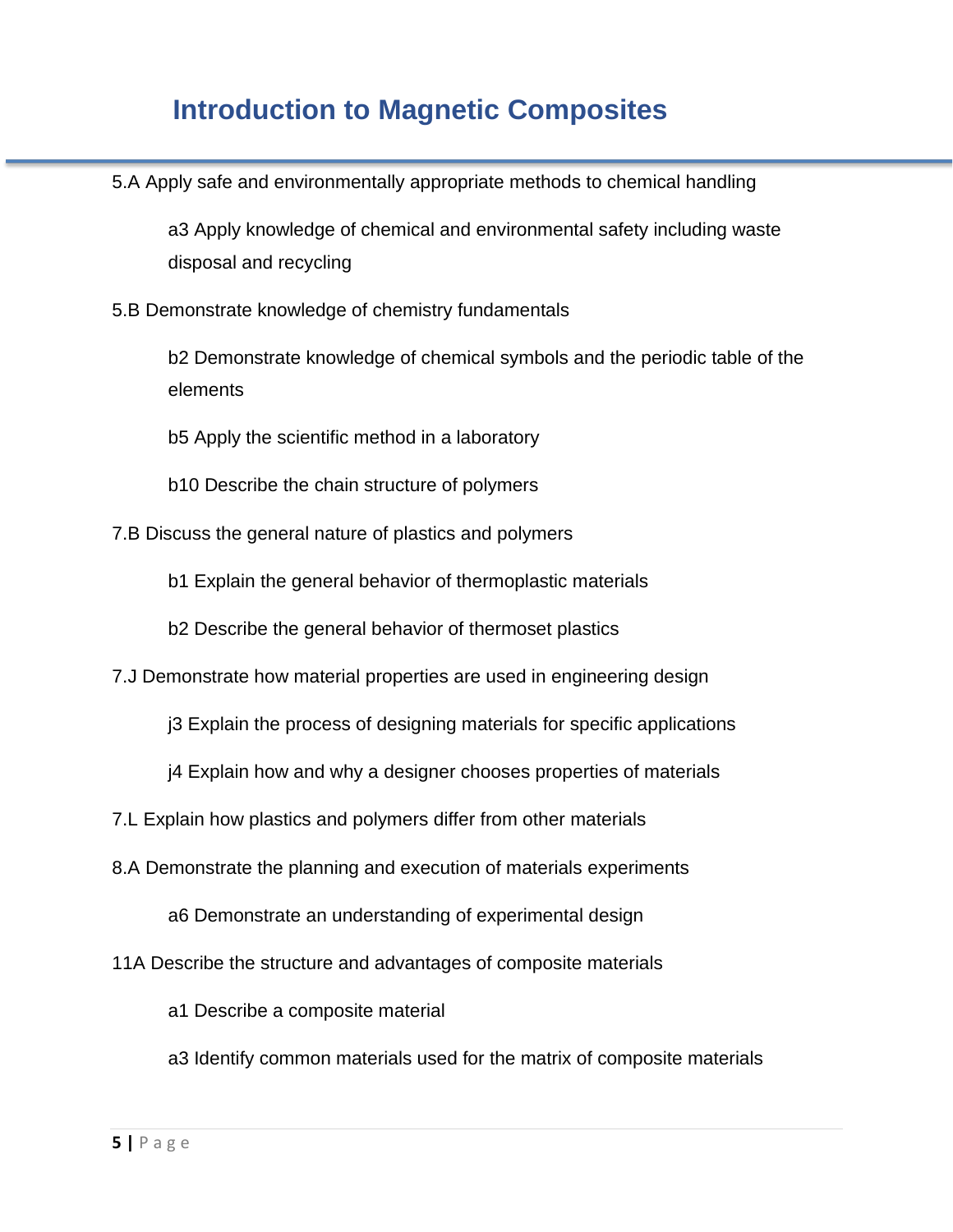### **Background/Introduction (information sequenced with Slideshow as indicated)**

An accompanying PowerPoint presentation, that duplicates the figures found in this Module text is provided for use with the students.

#### **MAGNETIC COMPOSITES—Soft vs. Hard Magnetic Composites** (Slides 2 and 3)

Definition: Magnetic particles dispersed in a polymeric binder/matrix.

In traditional composites, the main goal is to improve mechanical properties with reinforcements. Common examples include: rebar and concrete, synthetic fiber and glass, and steel in tires. With magnetic composites, the main goal is to introduce a magnetic field into a lightweight, durable, flexible material.

Magnetic composites are manufactured with two constituents: magnetic filler obtained by milling/atomization of a magnetic material and a dielectric binder material (a.k.a. polymer). The dielectric creates an insulating layer on the surface of the filler grains such that the resulting magnetism is only that of the filler (there is no interaction between the magnetic particles).

Designers of electric motors are researching dielectric materials that allow them to construct electronic devices with new, adaptable, durable structures and shapes. Magnetic composite design advantages include:

- The ability to: **tailor physical properties, produce products with complicated shapes**, and **mechanically form it into whatever shape is most advantageous.**
- When used in electronics: **volume is reduced** (lower winding volume), efficiency (fewer parts required), **complex part shaping**, **higher fill factor**, and **new design and production concepts** are possible such as reduction in parts.
- The main attributes of magnetic composites are their ability to be deformed, stretched, bent, and shape controlled.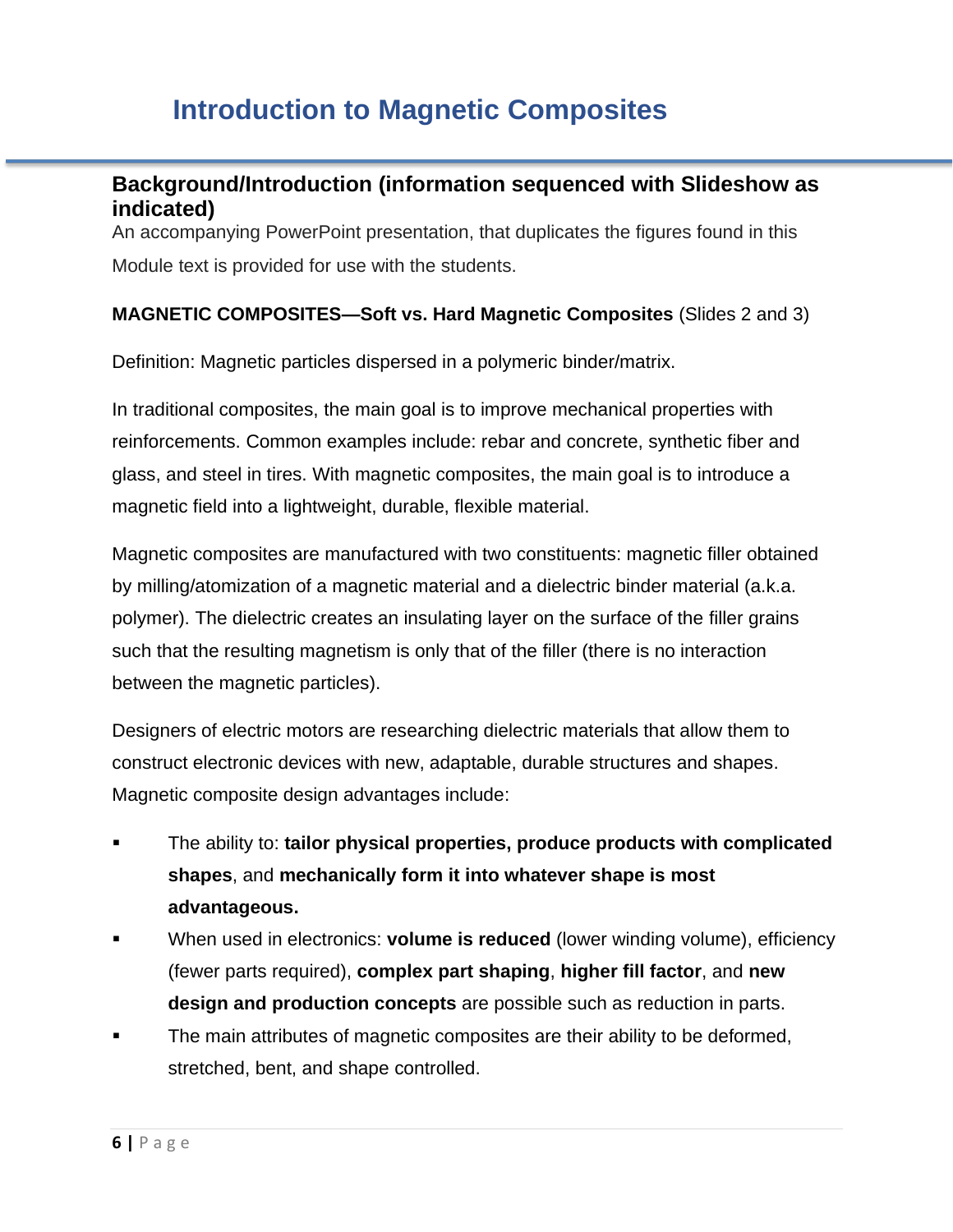When designing a magnetic composite you must consider both magnetic and physical properties. These properties can be tailored/engineered by the appropriate **selection of the composition and manufacturing parameters (processing).** Properties are dependent on:

- magnetic strength of the filler
- amount and type of binder
- processes used (e.g.: pressing vs. molding)
- curing temperature
- weight of materials used

In addition, the properties of magnetic composites allow the designers to develop new structures with their magnetic circuits/devices, which are better adapted to customer requirements such as to reduce size/weight, or to fit into a complex shape.

Types of magnetic composites depend on the magnetic component and can be classified as either:

- Soft magnetic composites usually iron-based, are obtained by pressing soft magnetic powder with a dielectric binder.
- Hard magnetic composites usually Nd-Fe-B (a neodymium, iron, boron compound), are obtained by bonding hard magnetic powder with a dielectric binder, e.g.: epoxy resin.

The use of "soft" and "hard" in this Module refer to magnetic properties, never to mechanical hardness, for example. Soft magnetic materials easily magnetize and demagnetize where as permanent, or "hard", magnetic material maintains its magnetization. This makes soft magnetic material very useful in situations where you want to switch the magnetic field quickly and easily such as in motors. Hard magnets require too much current to do that.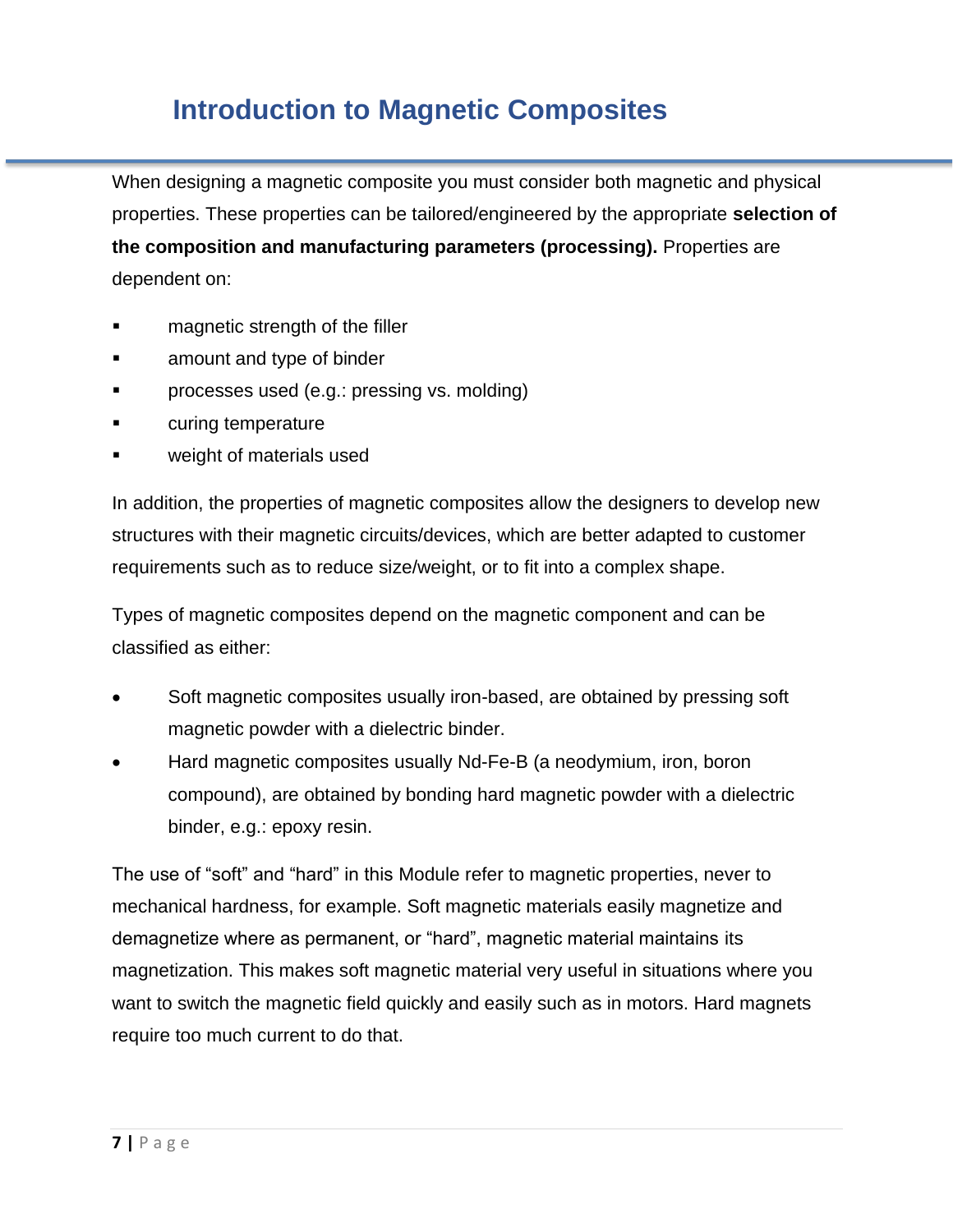Mechanical properties are defined as those material properties that measure a material's reaction to applied force such as: tensile strength, elongation, Young's modulus, elasticity, and fatigue strength. These are sometimes referred to as physical properties, but not in this Module.

A physical property is a characteristic of material that can be observed or measured without changing it. Examples of physical properties include color, weight, volume, density, thermal and electrical conductivity.

#### **ENGINEERING COMPOSITES** (Slide 4 - 6)

Definition: Combine properties of two different materials to form one material with properties superior to its individual constituents.

The "sandwich panel" a stiffer, stronger, lightweight composite structure made up of a core material with bonded layers has been the basis for composites since the 1960s.

Today, composite manufacture includes a binder and adding reinforcements/fillers such as fibers to form a matrix. Each composite takes advantage of its matrix properties.

- Reinforcement material, (a fiber or particle such as a powder) is embedded into a binder material. The most common types of reinforcements are: fiberglass and carbon and most commonly used to add strength to the matrix.
- The most common binder is a polymer. Polymers are long-chain molecules made of many repeating units called "mers." Binder material "glues" the filler materials in the matrix.

#### **ROLE OF POLYMERS** (Slide 5)

The most common polymer composite is the Polymer Matrix Composites (PMC). PMCs are classified as:

**Thermosets** start off as a liquid and then through and chemical process called cross-linking, become a solid. Once "cured" through cross-linking it cannot be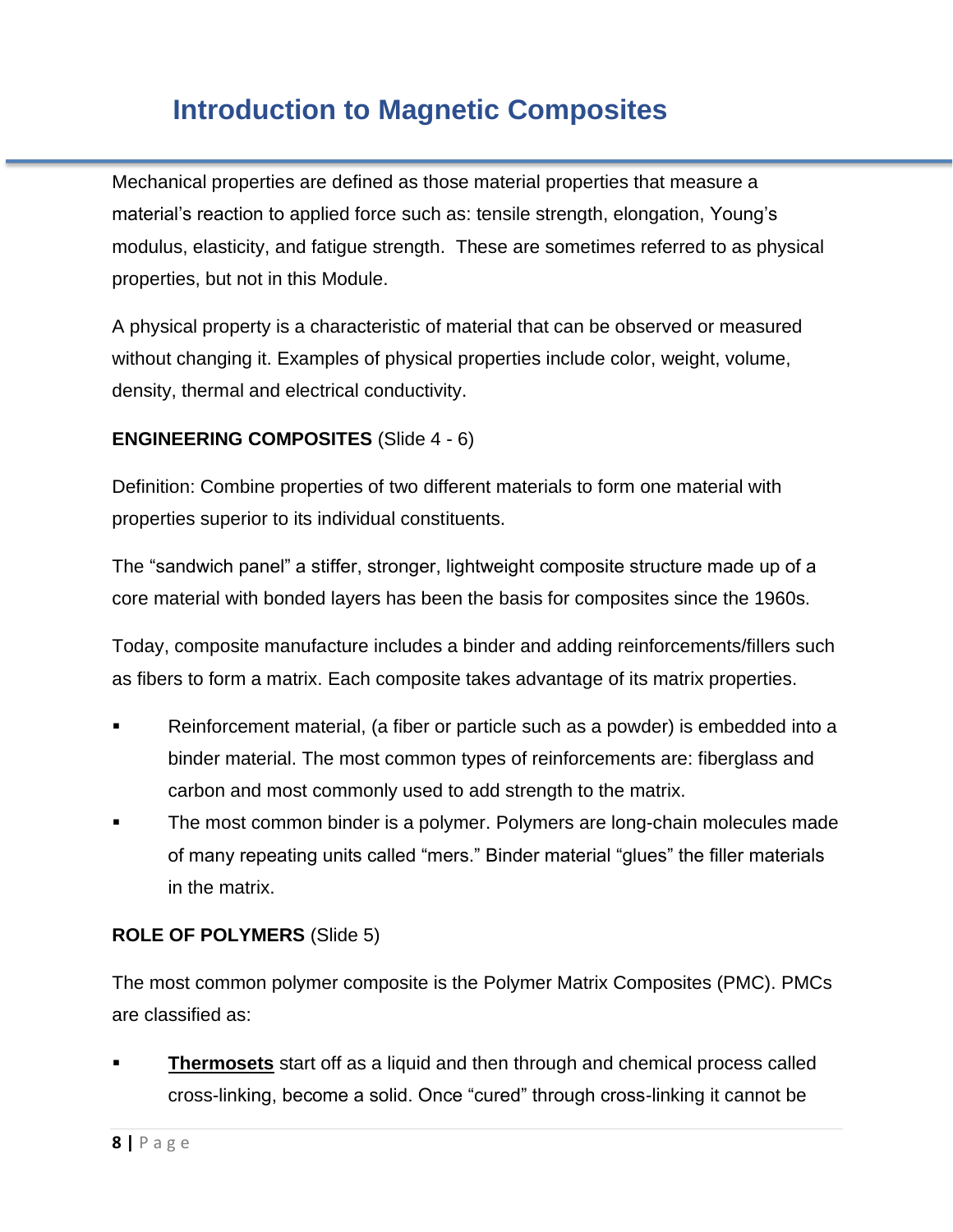converted back to a liquid and it cannot be melted. Examples include: epoxy, cushioning material, polyester fabric, etc. Thermosets are typically much more rigid than thermoplastics.

**Thermoplastics** do not cross-link and can be melted, formed, re-melted and reformed. Examples included: grocery bags, plastic cases, etc.

Examples of common types and varieties of polymers (also called plastics):

- Polyethylene low density (LDPE): Grocery bags
- Polyethylene high density (HDPE): Detergent bottles, toys
- Poly (vinyl acetate) (PVA): Paints, adhesives

Polymer properties when applied to magnetic composites make a most versatile material with the desired properties that can be formed as needed for almost any application. Polymer properties such as ductility and flexibility are what make the magnetic composite so versatile and adaptable.

### **MAGNETS AND RARE EARTHS ELEMENTS** (Slides 6 - 8)

Magnets can be made from only a select set if elements.

Rare Earth Elements (REEs) or Rare Earth Metals (REMs) are seventeen chemical elements found on the periodic table and fall in the Lanthanide family, plus two elements commonly found with REEs, scandium and yttrium. Looking at the Periodic Table (slide 8) you can discover that most REEs have a valance of three. Lanthanides have very similar physical and chemical properties including high electrical conductivity yet also posses other far ranging properties such as melting points e.g.: Lanthanum (918ºC or 1,684ºF) vs. Lutetium (1,663ºC, 3,025ºF).

"*Rare earth elements perplex us in our researches, baffle us in our speculations and haunt us in our dreams."* –Sir William Crookes, 19th Century British Chemist

Rare-earths have given us lasers that can cut out cancer and optical fibers that carry the World's information (Erbium), light that puts the color in our TV and LEDs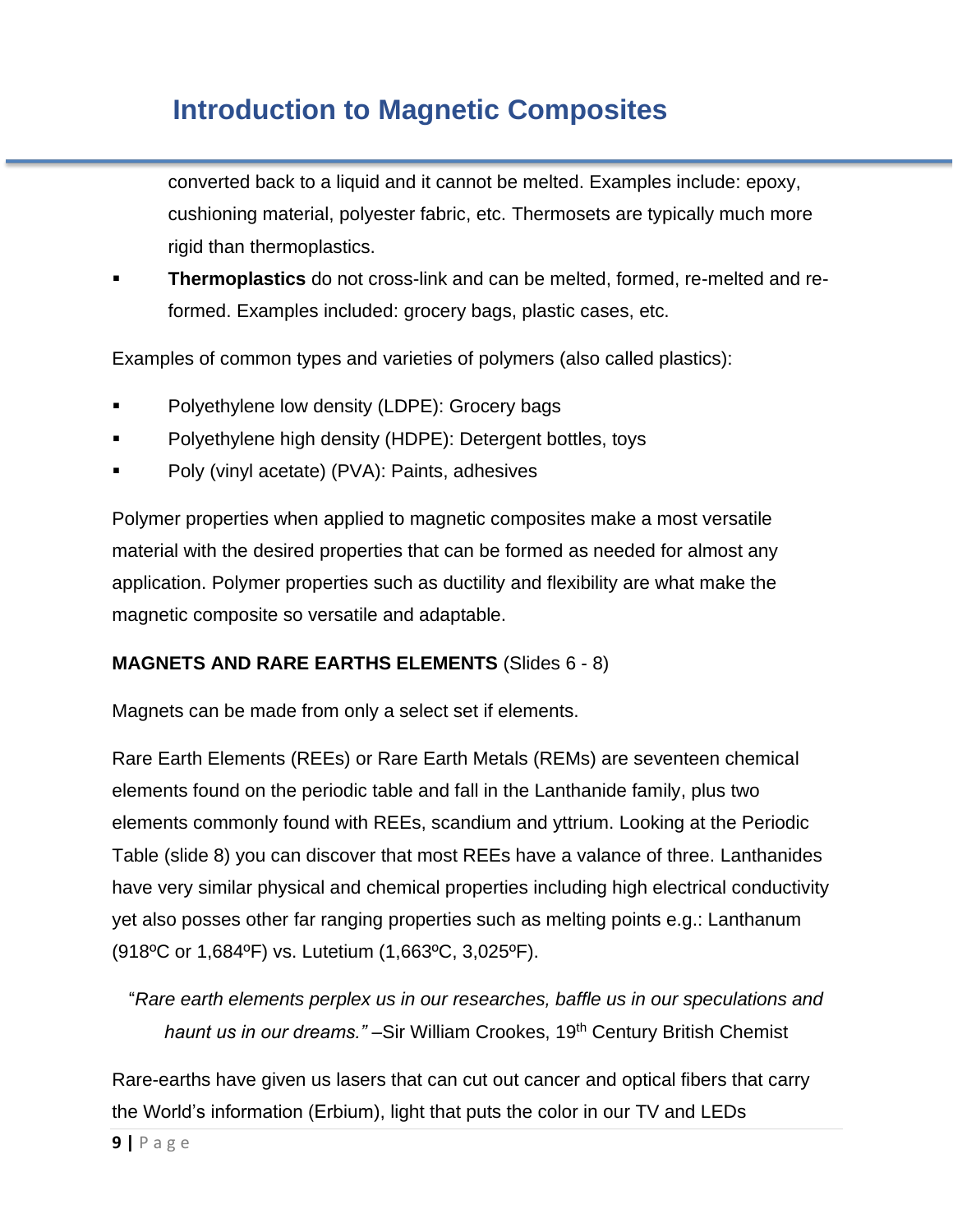(Europium), energy saving car batteries (Lanthanum), and the ability to miniaturize the electronic devices that we enjoy and depend on (Neodymium).

Rare-earth magnetic properties are being exploited in many ways. There are four main types of magnets:

- Neodymium, Iron, Boron (NdFeB) doped with Dysprosium to improve coercivity is a chemical compound with a complex crystal structure. Due to its high coercivity and very strong magnetic field generated in a very small volume, it has been explored as an alternative to bulkier electromagnets since the 1980s. NdFeB magnets are most commonly being used in electronic motors/devices.
- Samarium Cobalt (SmCo) metallic alloys, developed in the 1970s for aerospace applications, withstand higher temps than NdFeB without suffering demagnetization (high coercivity).
- Ferrite magnets are ceramic compounds that have been used since the 1950s. Strong magnetic ferrites are manufactured from iron oxide combined with Strontium, Barium or Cobalt, Lanthanum. Coercivity is one fifth that of NdFeB. Weak magnetic ferrites are iron oxide combined with Mn or Ni, usually combined with Zinc, and is commonly used in transformer cores.
- Aluminum, Nickle, Cobalt (AlNiCo) is a metallic alloy of aluminum, nickel and cobalt, sometimes with other elements to give it specific properties. AlNiCo magnets were the strongest magnets known before the advent of rare earth magnets.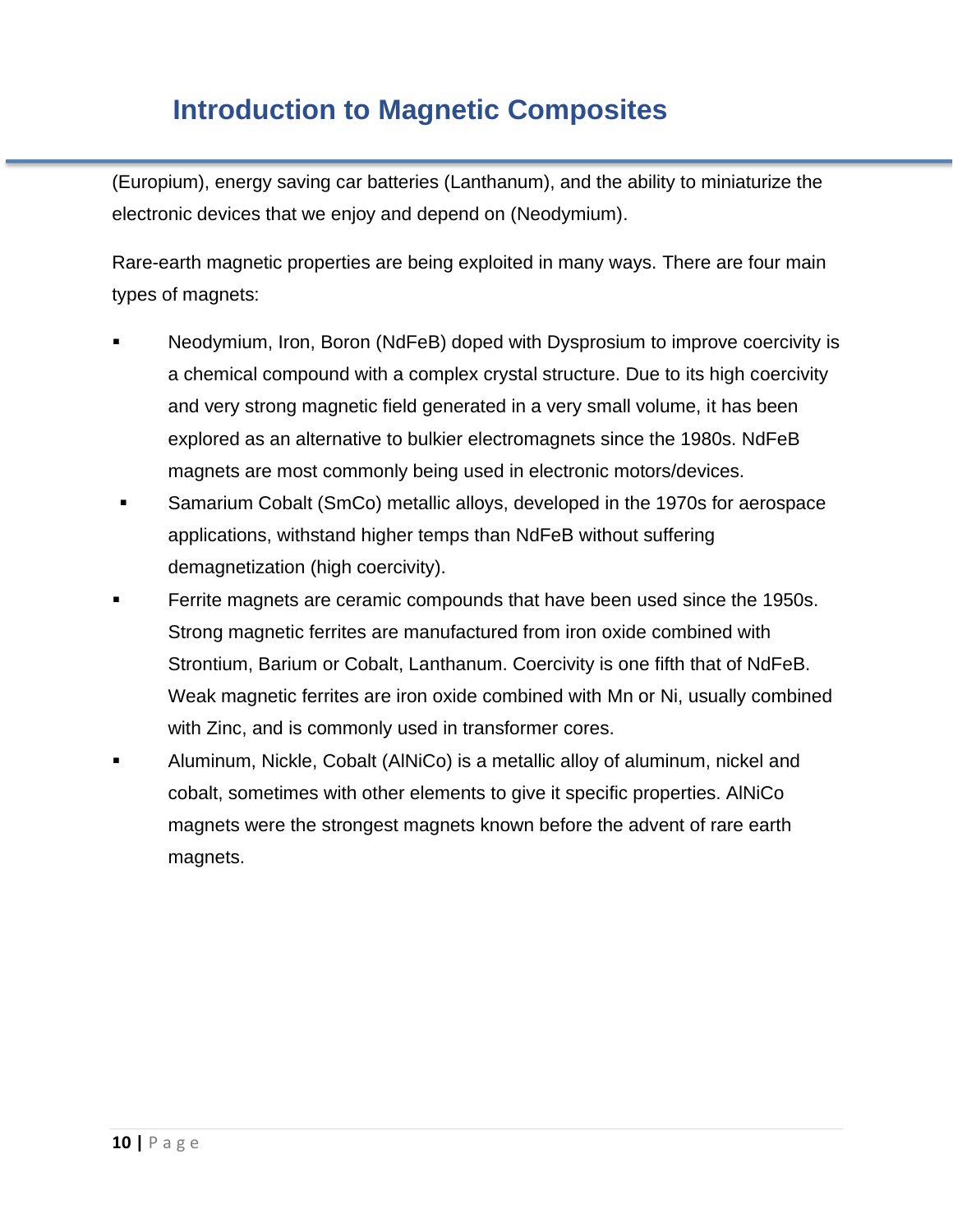#### **MAGNETIC MATERIALS AND MAGNETISM** (Slides 9 – 13)

Since the discovery that iron was attracted to Lodestone, the era of magnetism and magnetic devices was born. The earliest known device was the compass. Today ferromagnetic devices dominate the telecommunications, energy and transportation industries, and more are emerging in medical and other areas. There are several elements that are ferromagnetic (here we use the abbreviation, "magnetic")

- Iron and steel are the best known and most widely used; steel is an alloy of iron with a small amount of carbon.
- Other elements such as Cobalt, Nickel and rare-earths: Gd, Tb, Dy and Nd.
- Alloys and compounds including these magnetic elements can also be ferromagnetic.

#### Why iron attracts

- Relates to the electron spin in the unfilled valence shells and distance.
- Dipoles/domains: Unmagnetized iron has magnetic domains aligned such that they cancel one another out—no net magnetism.
- Unpaired electron spin in iron aligns with one another in small areas in material (microscopic).
- Iron is divided into magnetic domains (macroscopically).
- When magnetic field is added: domains move to align iron specimen and "stick" to the magnet (electric motors work this way).

How magnetism happens—Dipoles and Domains

- A quantum mechanical "exchange interaction" between electron spins in ferromagnetic materials provides magnetic interaction:
	- o Exchange interaction depends on distance between atoms.
	- o Distance between atoms depends on material structure and temperature.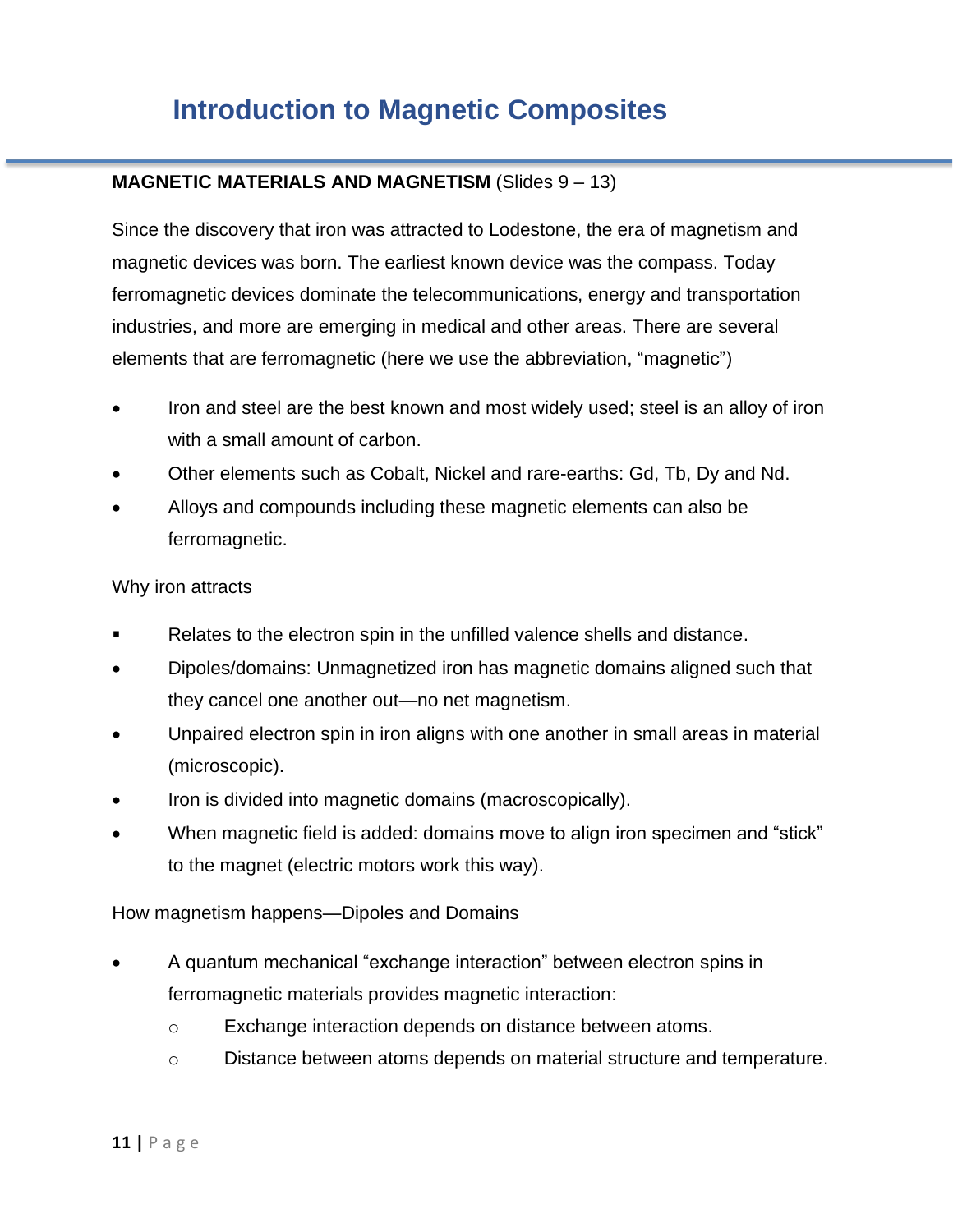In local areas called "magnetic domains," spins align (microscopic level). To reduce energy in the material, domains are aligned in different directions (macroscopic level) such that in equilibrium the materials appears not to be magnetized.

- Exposure to a magnetic field can cause the macroscopic material to become magnetized as the domains grow in the direction of an applied magnetic field.
	- $\circ$  External field can be from a permanent magnet or an electric field.
	- o Extreme exposure can be used to create a "permanent magnet."

Electric and magnetic fields interact (Slide 14)

- In a solenoid in which an electric current flow, a magnetic field is produced.
- In a transformer, the primary and secondary coils and inductors are not touching but induce a voltage through magnetism. This phenomenon is used to isolate a source of electric field from another. Current flowing in the primary coil (input) at voltage Vp, is transformed into a magnetic field through an iron core, which then creates an electric field that is induced into the secondary winding (the output coil) on the transformer core Vs. This is used, for example, to transform a 220 V current from an input power line to a 110 V current for household use.

### **CURIE TEMPERATURES** (Slides 16-18)

Definition: Maximum temperature of magnetism for each specific material.

All magnetic materials have a Curie Temperature or Tc where the magnetic properties go away. This depends on temperature and can also be changed by changing the structure of the magnetic material by changing the distance between atoms:

- Heating the material causes atom vibrations:
	- $\circ$  The distance between atoms is expanded, increasing the distance between atoms such that ferromagnetism ceases.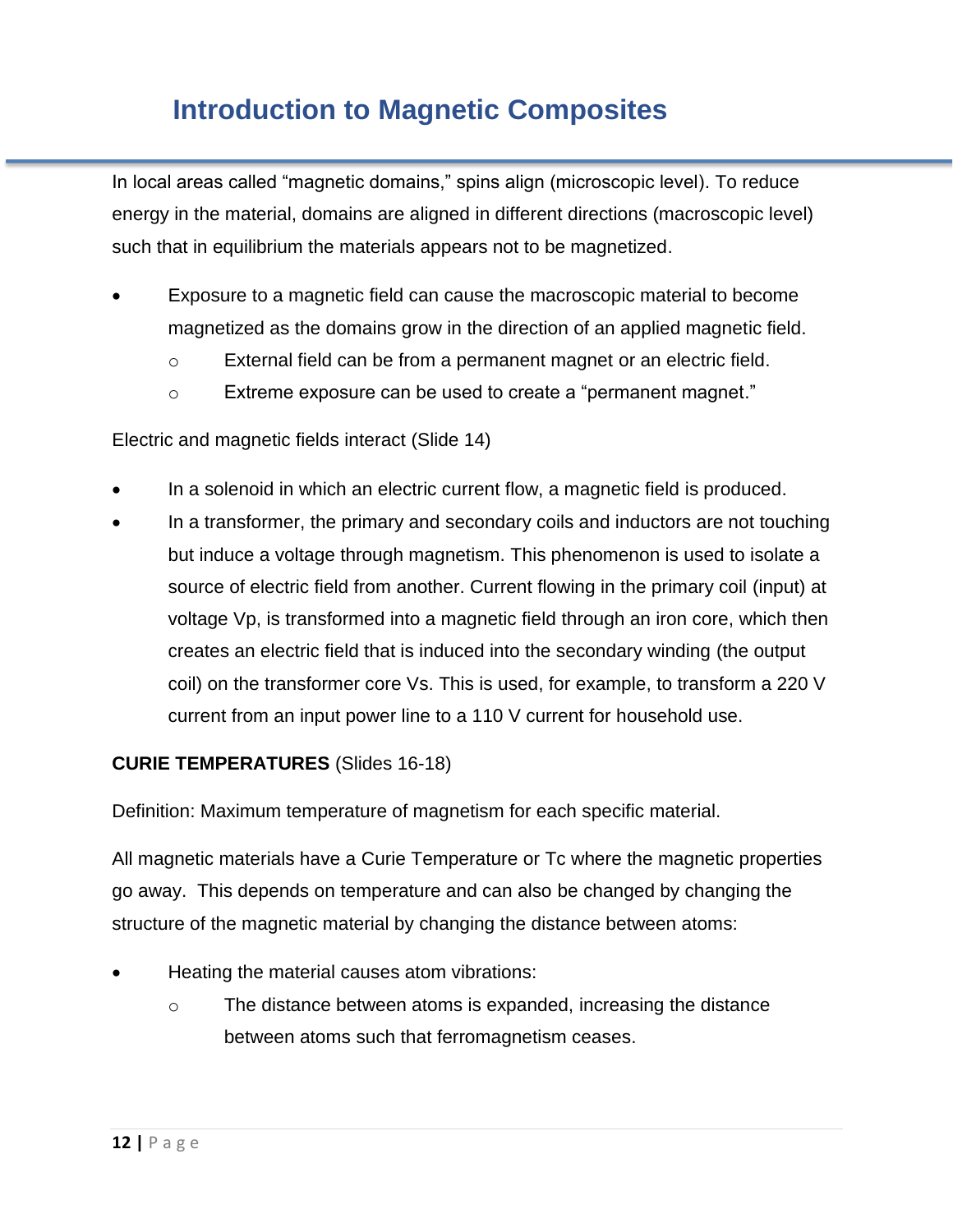- Add other elements to make a compound or alloy that will change the distance between atoms:
	- o Adding carbon to iron makes steel; the change in distance is minimal and steel continues to be magnetic; same is true if adding chromium to steel to make standard "stainless steel."
	- $\circ$  Adding nickel and chromium to steel makes the highest quality stainless steel; however, adding nickel changes the structure and this type of stainless steel is NOT magnetic (used today on high-end refrigerators and for the most expensive stainless steel tableware).
	- o The most powerful magnets are made of an iron/neodymium/boron compound.
- The Tc for Gadolinium is close to room temperature. See interesting video in slide 18.

### **COERCIVE FORCE (or Coercivity)** (Slide 19)

Definition: Magnetic effort needed to demagnetize a magnet, or the ability to resist demagnetization.

- There are two ways to measure magnetic strength:
	- $\circ$  Remnance, measured by Flux density the amount of force needed to pull it from steel or a similar-size magnet.
	- o Coercive Force, Hc the magnetic effort needed to demagnetize a magnet.
- Why some magnets are "super" magnets:
	- o Temperature (depends on Curie Temperature).
	- o Structure and distance of between atoms.
	- o "Hard" magnetic materials have high Coercive Force. "Soft" magnetic materials have low Coercive Force.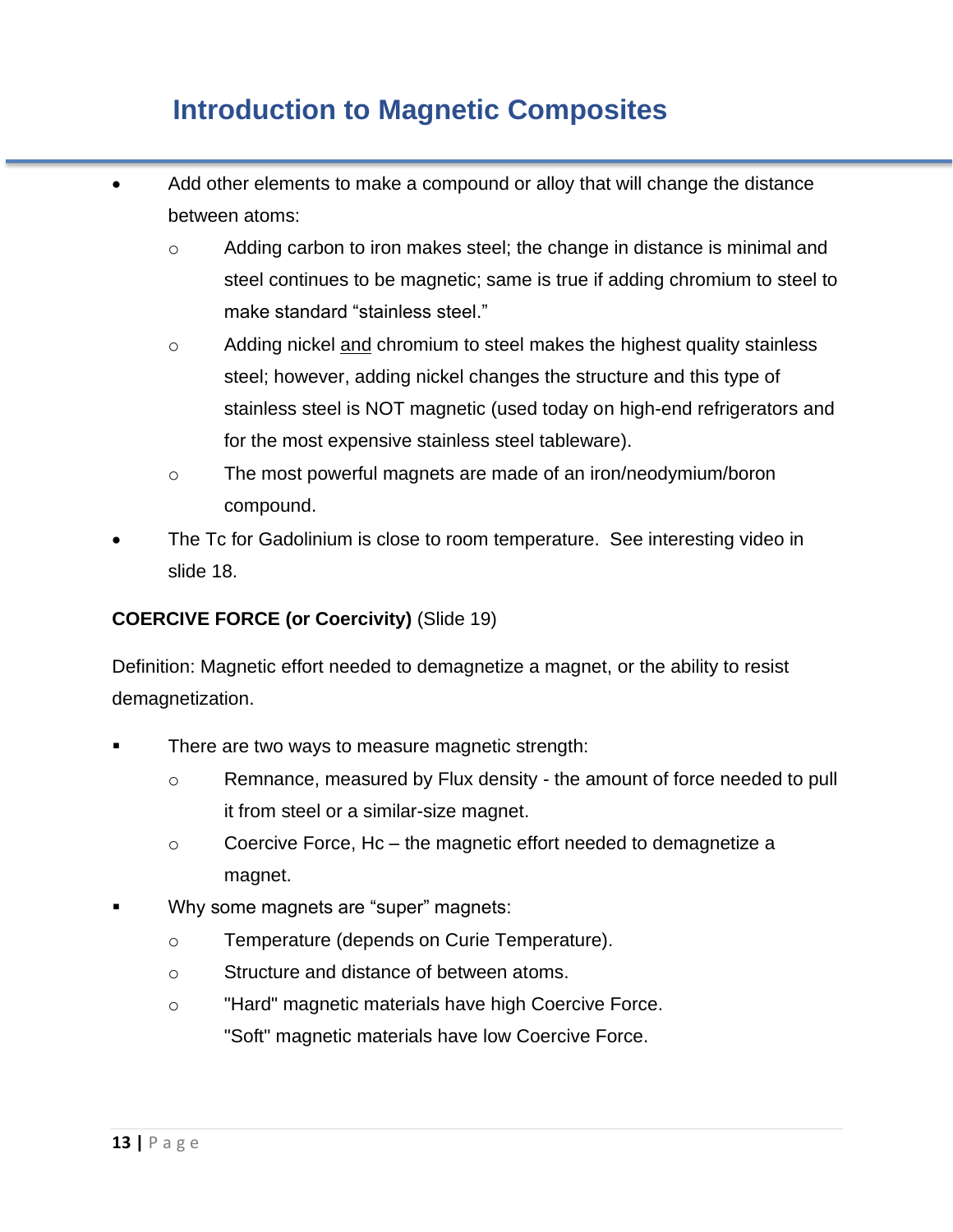High coercivity, high resistance; low coercivity, low resistance to demagnetization has a major impact on working conditions of permanent magnets at high temperatures.

### **ACTIVITY – DESIGN & CUSTOMIZE POLYMER MAGENTIC MATERIALS** (Slides 20- 23)

#### **Introduction**

This activity emulates a process of **dispersing magnetic particles into a dielectric polymer binder to create a magnetic composite**. Variations in the magnetic composite composition, processing, and composite behaviors are discussed. Observations are then applied to problem statements requiring use of data and research to explain. **Allow 1 hour for Station One and Two parts of the activity, allow an additional 15 minutes for observations and discussion.**

#### **Background**

Designers are researching flexible magnetic sheets that allow construction of electronic devices with new, adaptable, durable structures to improve both performance and efficiency. Magnetic sheets are a composite consisting of a magnetic material (usually a powder) and a polymer (such as silicone rubber).

In a real magnetic composite lab…

fine (often magnetite) particles (filler) are dispersed in water and networked with a poly vinyl alcohol (PVA) cross-linked aqueous solution/colloid (binder). Processes such as emulsification, in-situ precipitation, and atomization are used. The ferromagnetic particles actually attached to the flexible polymer chains by adhesive forces.

In our magnetic composite lab…

the polymer matrix (binder) is composed of a pre-formed polymer (PVA solution/glue) and magnetic particle filler (Fe filings and powder). PVA is a neutral polymer that acts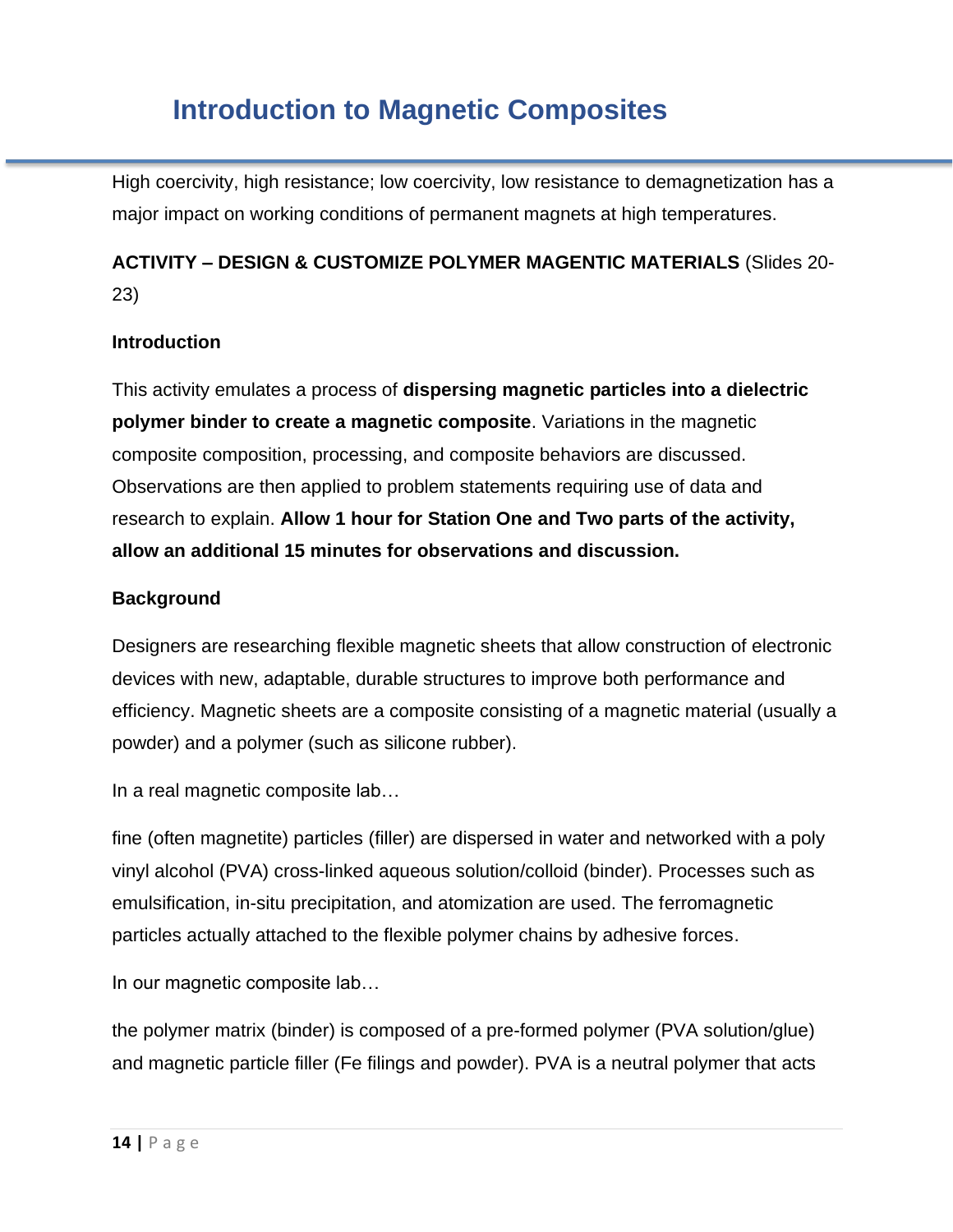when a cross-linking agent, Borax, is introduced. Result is a kind of magnetic "gel" that can be induced using a magnetic field – such as with a NdFeB permanent magnet.

While we are not creating and investigating a true, Nd-Fe-B magnetic composite, we are creating and investigating a magnetic filler-loaded polymer where filler particles have ferromagnetic behavior. Through this activity, learners can observe the effect of a magnetic field on the deformation (flexible behavior) and magnetic responsiveness of a magnetic composite. In the activity, magnetic strength and a shape change is induced (using a permanent magnet) to illustrate the composite's physical properties. Also, the composite is processed in a variety of ways to demonstrate effects of the amount of Boron vs. the amount of the magnetic material.

### **Steps for instructor (see PTStudentGuide.pdf for lab activity procedures and accompanying videos.)**

- 1. **Set up two stations** for each team/participant, one for designing and creating the magnetic composite and one for investigating the magnetic composite physical properties:
	- **Magnetic attraction**
	- Deformation and shaping
	- Magnetic strength

#### **Station One: Design a Magnetic Composite**

| <b>Supplies and Equipment</b> |                         |                      |
|-------------------------------|-------------------------|----------------------|
| Elmer's Glue                  | 150 mL Beaker or        | Disposable bowls     |
| <b>Borax</b>                  | measuring cup/spoon     | Felt pen             |
| Water                         | Large wood craft sticks | Paper towels         |
| Iron filings                  | 9 oz plastic cups       | <b>Butcher paper</b> |
| Iron oxide                    | Small condiment cups    | Tape                 |
|                               |                         |                      |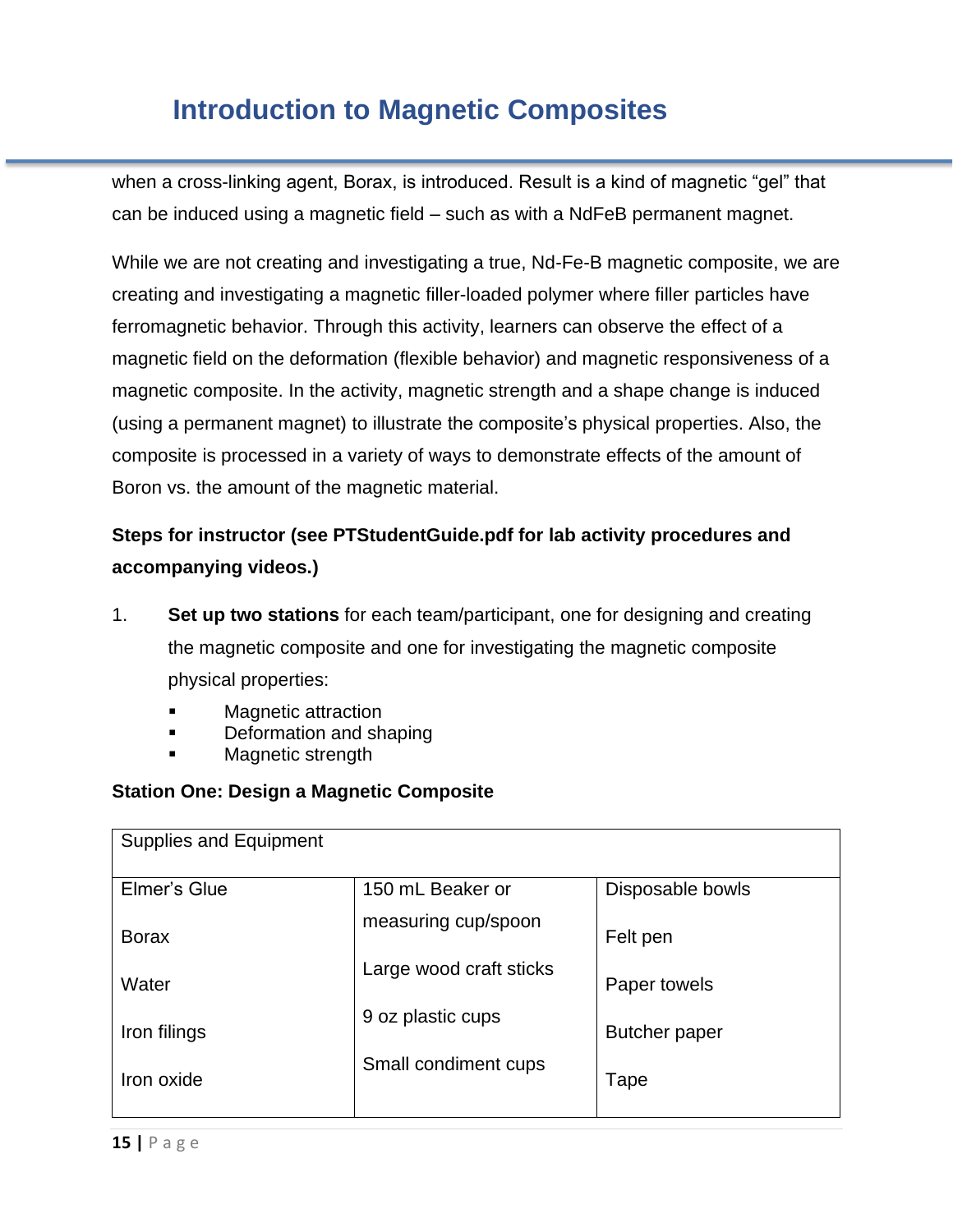Tape down the butcher paper. Provide plenty of craft sticks and paper towels. Depending on grade level/time measure out portions of glue, borax, water, and iron filing/oxide (see PTStudentGuide.pdf for exact amounts).

#### **Station Two: Investigate Composite Behavior**

Supplies and Equipment

- $\Box$  2 Ferrite bar magnets: approximately 1-7/8" long x 7/8" wide x 3/8" tall with pulling capability, 3 lbs.
- $\Box$  2 Horseshoe magnets
- $\Box$  10 Rare-earth, Neodymium bar (not disk) magnets: approximately 2" long
- □ Gram scale
- □ Wood craft sticks
- □ Small condiment cups
- $\Box$  Small, plastic cookie cutter (shapes vary, stars/hearts work well)
- Funnel
- 2. **Introduce the activity:** You will be preparing a soft magnetic composite. First, a cross-linking agent (Borax) is added to a dielectric binder material (PVC liquid/glue). Next, a magnetic filler (Fe) is dispersed to alter the composite's magnetic attraction (material is no longer dielectric).

#### **3. Discuss Safety:**

- Rare-earth magnets are extremely powerful and very brittle.
	- o Handle with care to avoid injury to you or damage to the magnet.
	- o Fingers can be pinched between attracting magnets and the magnets can "chip" if allowed to jump onto the surface of another.
	- $\circ$  Rare-earth magnets are very high energy as well and can damage any device that is sensitive to a magnetic field, e.g.: computer/TV.
- LABEL ALL VESSELS e.g.: "water," "glue," etc.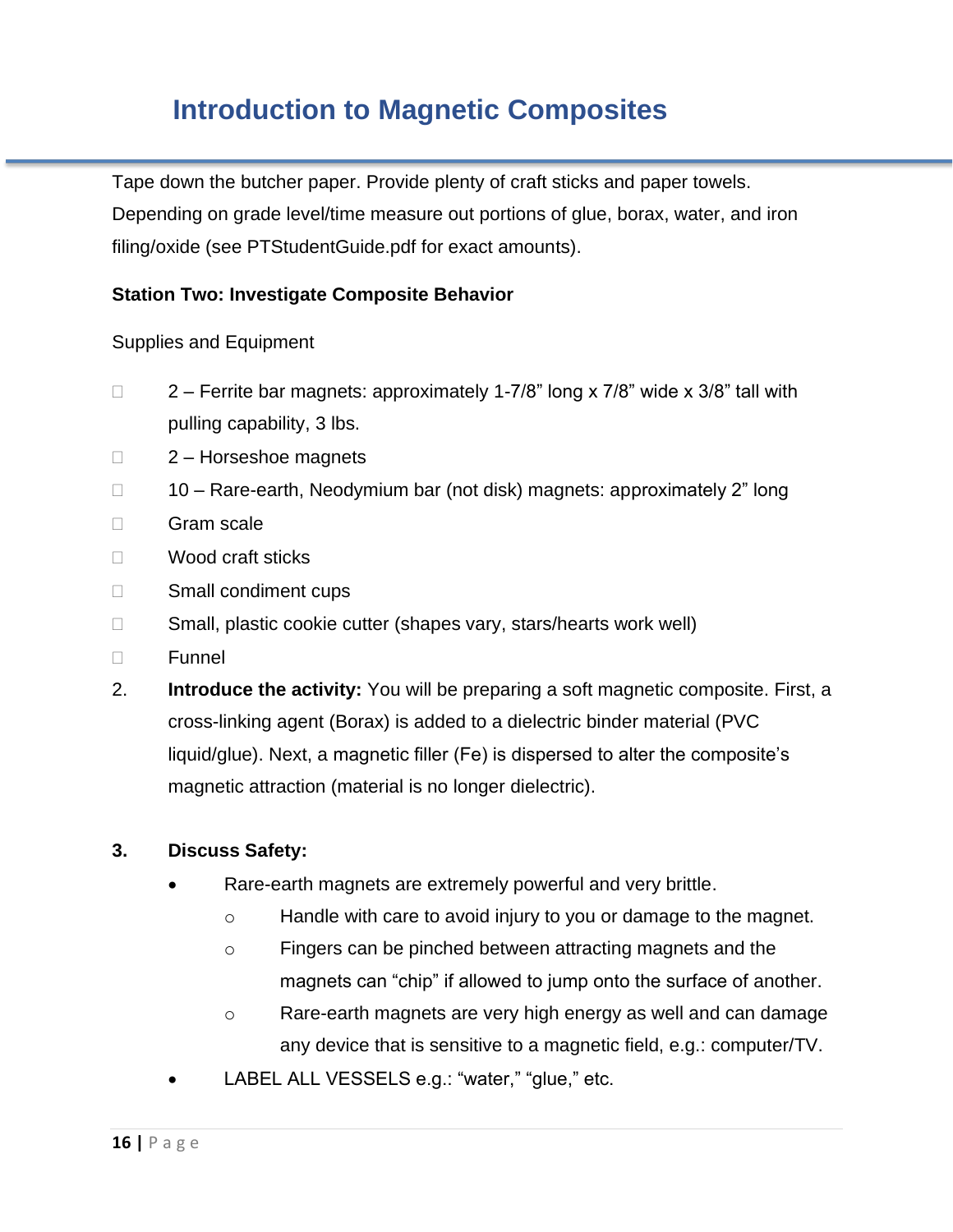- Wear nitrile gloves when handling the magnetic composite, it can irritate or stain the skin.
- Eye and clothing protection and other appropriate PPE are recommended.
- **4. Instruct students to follow procedures in the PTStudentGuide.pdf handout for Station One and Station Two.**
- **5. Guide students in discussion/observations.**

**Tips for each station/step discussion:**

Magnetic composite design:

- Transformation from a liquid state to a solid state of the polymer.
- Effect of cross-linking the molecules.
- **EXECT** Left over water could be explained by un-reacted material, this is common in the "real" process too.
- What makes this a composite? Composite is created that is flexible yet stronger than either of its constituents.
- Property differences between use of the different fillers (iron filings vs. oxide particles)

Magnetic attraction investigation:

- Random orientation of the magnetic filings in the absence of an applied field.
	- $\circ$  NOTE: There are no initial net magnetization/dipole moments, but as soon as an external field is applied, the magnetic/dipole moments tend to align with the field to produce a bulk magnetic moment; the particle align in the direction of the applied field.
- The magnetic field attracts particles and the dispersing liquid moves along with the particles.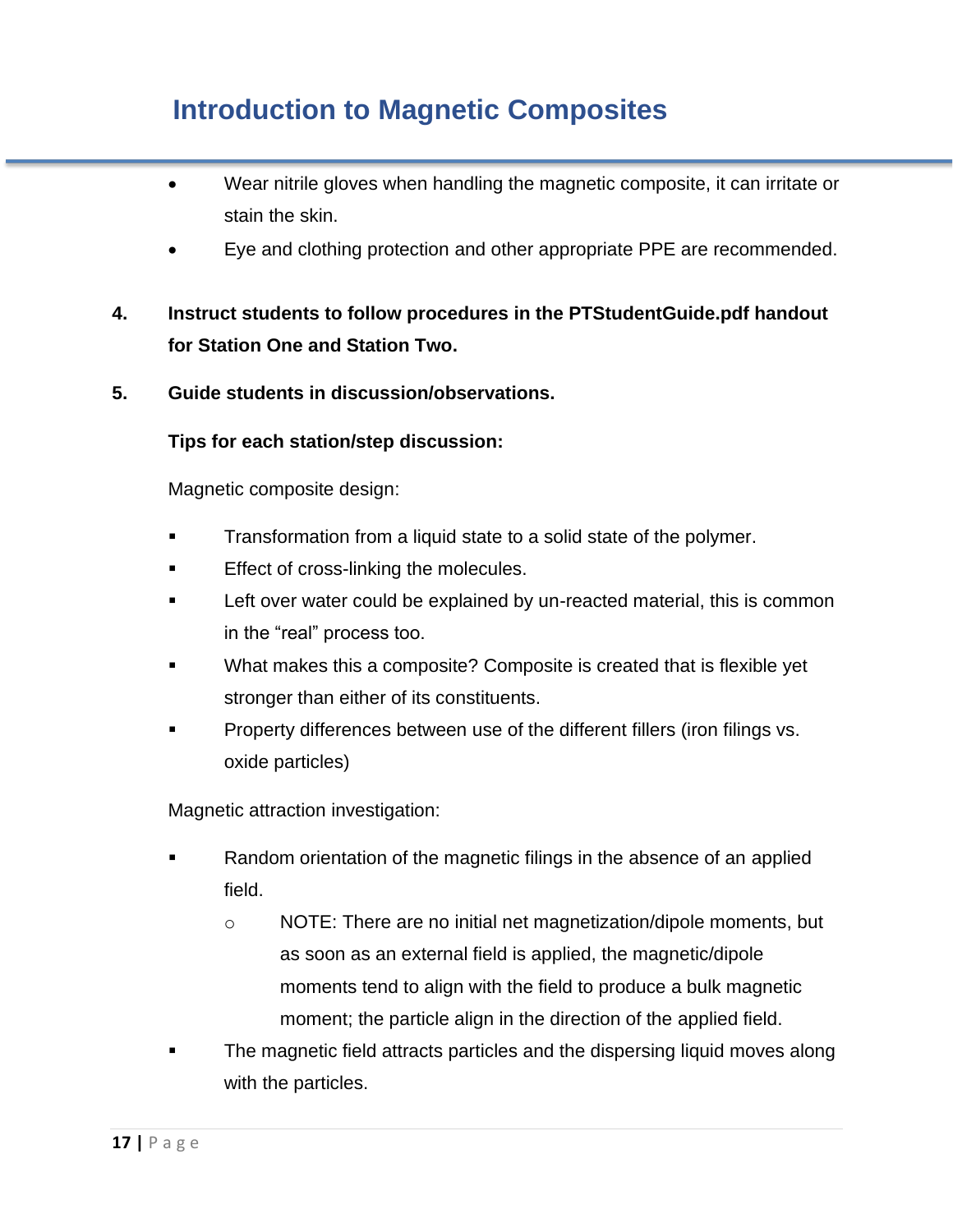- **Effect of decreased particle size Oxide vs. filings to magnetic and** physical properties.
	- o NOTE: Filings (typically the size in micrometer range) are ferromagnetic. vs. nano-sized oxides (typically the size range of 5– 15 nm) are superparamagnetic, not ferromagnetic. It may be important to point out here that Loadstone is a crystalline structure. All of these particle shape/size affect magnetic attraction.
- Differences in type of magnet used: horseshoe, bar, Nd.
	- o Which is the composite most sensitive to?
	- o Relate magnetic composite attraction to the composition of the magnet and its Curie temperature.

Deformation and shape-ability investigation:

- Viscosity, how can it be tested, differences between filings and oxide?
- It can be segmented, what is the advantage?
- It can be pulled/stretched, what is the advantage? NOTE: if allowed enough time, the entire piece of composite should be sucked into the shape.
- Holding shape depends on what? Should be density of the composite composition, more binder. Also particle size, the smaller particle holds it's shape but is very stiff and hard. Maybe temperature?

Magnetic strength investigation:

- Main observation: pull of the magnet.
- What changes affect pull of the magnet most? Height of bridge, number of magnets used?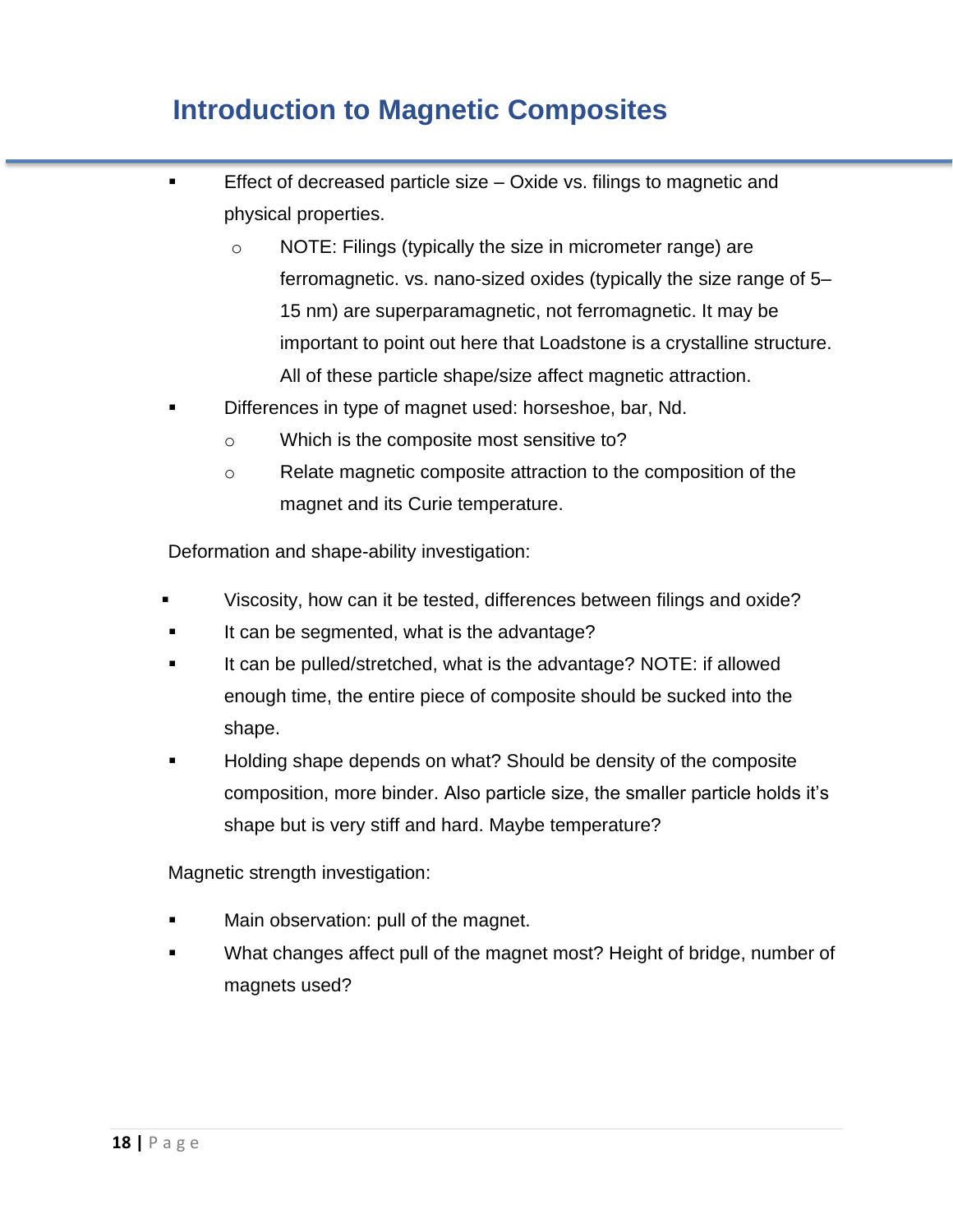- **6. Ask students to prove/explain the following by varying any one or more component/process (NOTE: this may require designing a completely new composite and testing it again or students may be doing this all along as they investigate).**
	- For stiffer, harder shape-ability, what changes would you make to your *magnetic composite composition?*

*Answer: Increase binder (glue) content*

What does your change in the magnetic composite composition do to its *magnetic properties?*

*Answer: It should decrease magnetic properties*

What effect does "doping" with other non-magnetic filler, *i.e.* iron oxides *have on the magnetic composite, on the magnetic attraction?*

*Answer: It should have no effect on magnetic strength but physical properties like deformation should change. Shouldn't have an effect you are just diluting a paramagnetic fluid.*

#### **4. Ask students to reflect on the following problems/possibilities:**

What would determine your selection of magnetic material to use in a *composite? Where/when might a rare-earth material be used/needed as filler?*

*Answer: temperature requirements, Curie temperature would be used to determine type of filler.*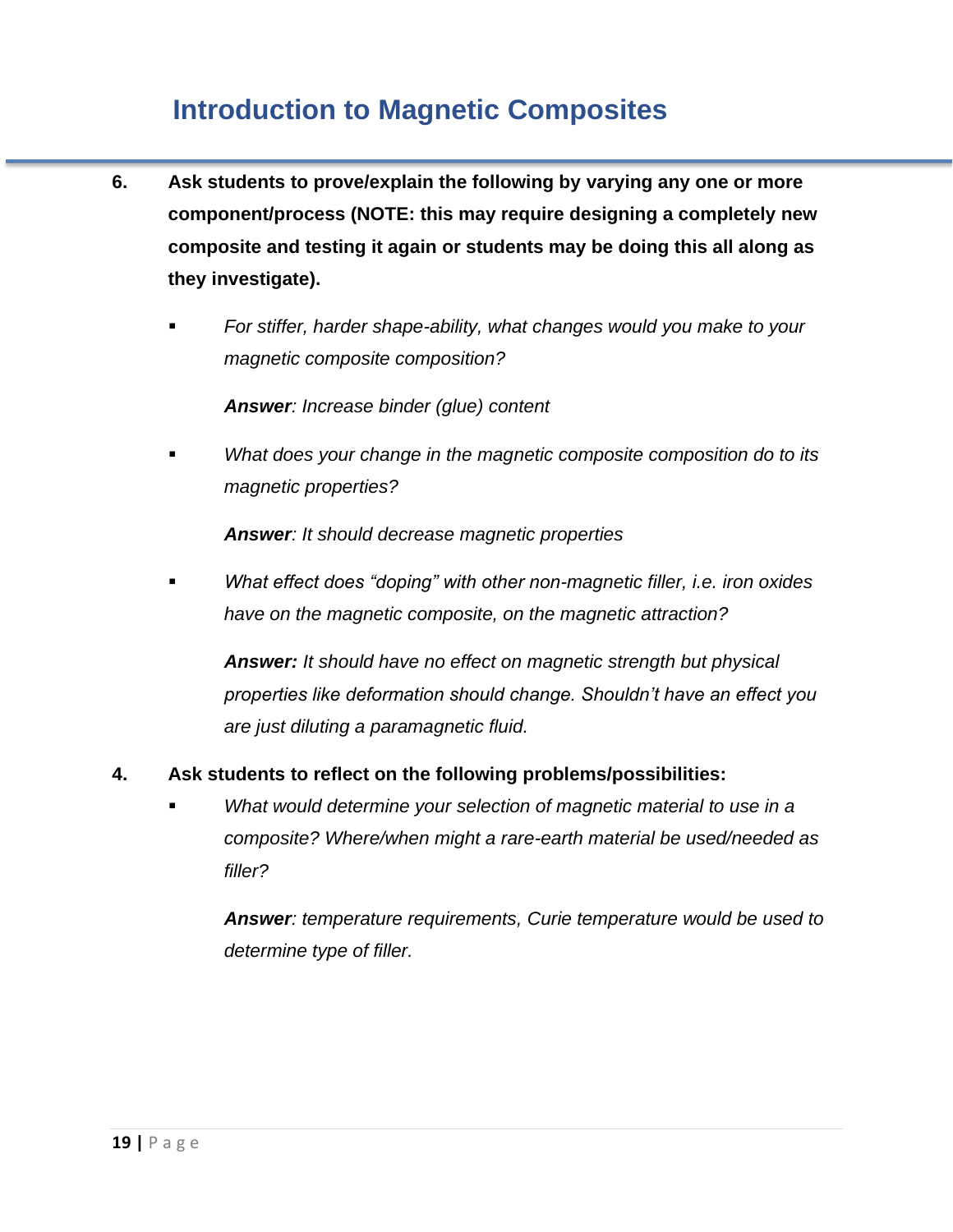▪ *The effective use of magnetic composites leads to the redesign of electric devices to take advantage of these materials. What redesign considerations are needed?*

*Answer: When redesigning, consider:*

- *Shape-ability*
- *Curie temperature*
- *Coercivity*
- *Magnetic strength*
- *Composite composition*
- How might an electronic device (of your choice) be improved using a *magnetic composite?*

*Answer (for a motor winding): replace the coils with the magnetic composite "sheet"*

*Advantages: reduction of weight (mass), takes up less space (volume), fewer parts required (efficiency).*

#### **Curriculum Overview and Procedure Notes for Instructor**

| What are Magnetic Composites?<br>Magnetic particles dispersed in a polymeric binder                             | Slide 2                                                                                                        |
|-----------------------------------------------------------------------------------------------------------------|----------------------------------------------------------------------------------------------------------------|
| • Soft magnetic materials<br>• Common examples                                                                  | <b>What are Magnetic Composites?</b>                                                                           |
| • Credit cards<br>• Hotel key cards<br>• Composition:<br>• Iron powder in a matrix<br>• Hot pressed to the card | Definition: Magnetic particles dispersed in a<br>polymeric binder                                              |
|                                                                                                                 | Discuss every day examples of soft<br>magnetic materials:                                                      |
|                                                                                                                 | Credit card example<br>п<br>Relatively soft magnetic material<br>$\circ$<br>(iron filings in a polymer binder) |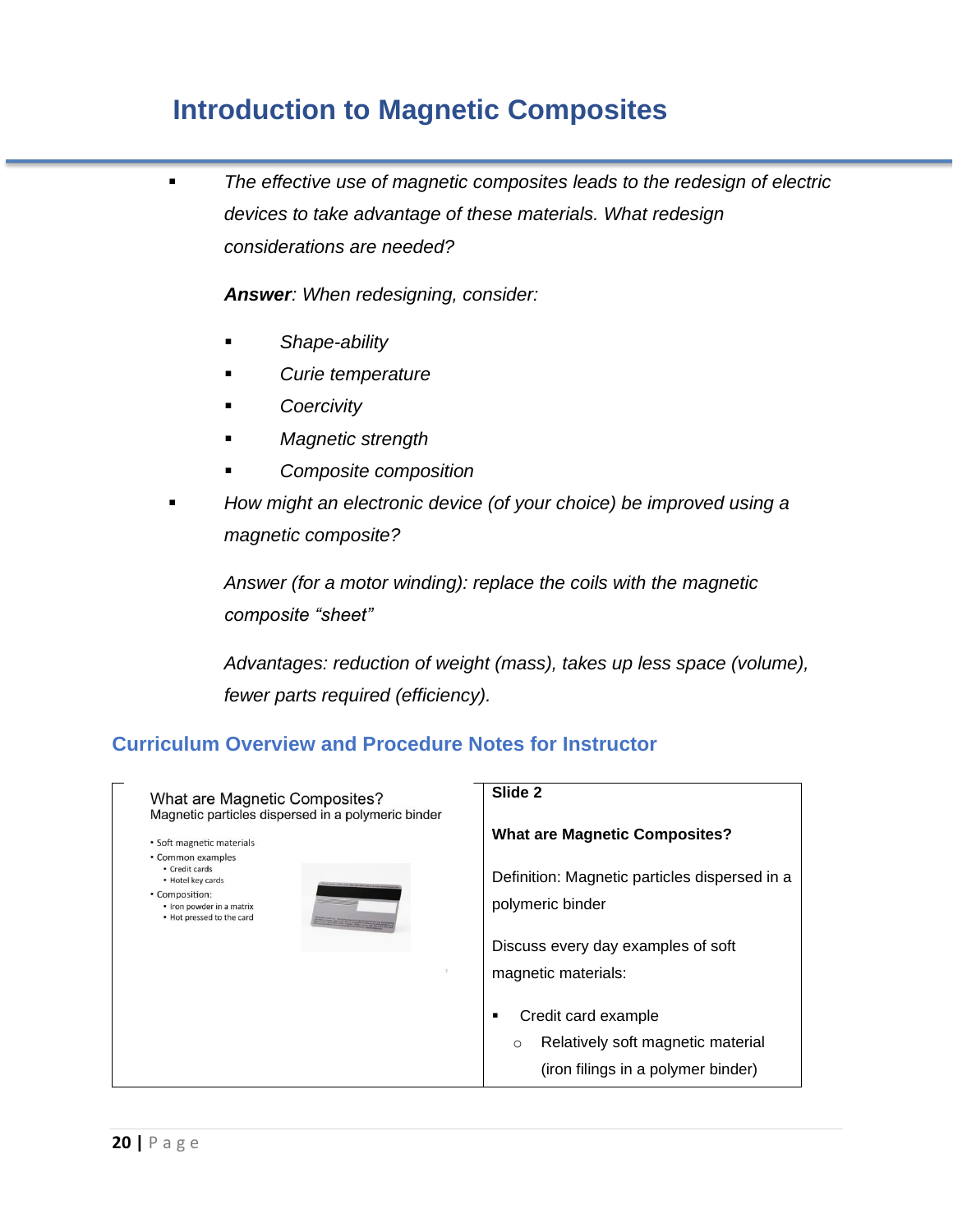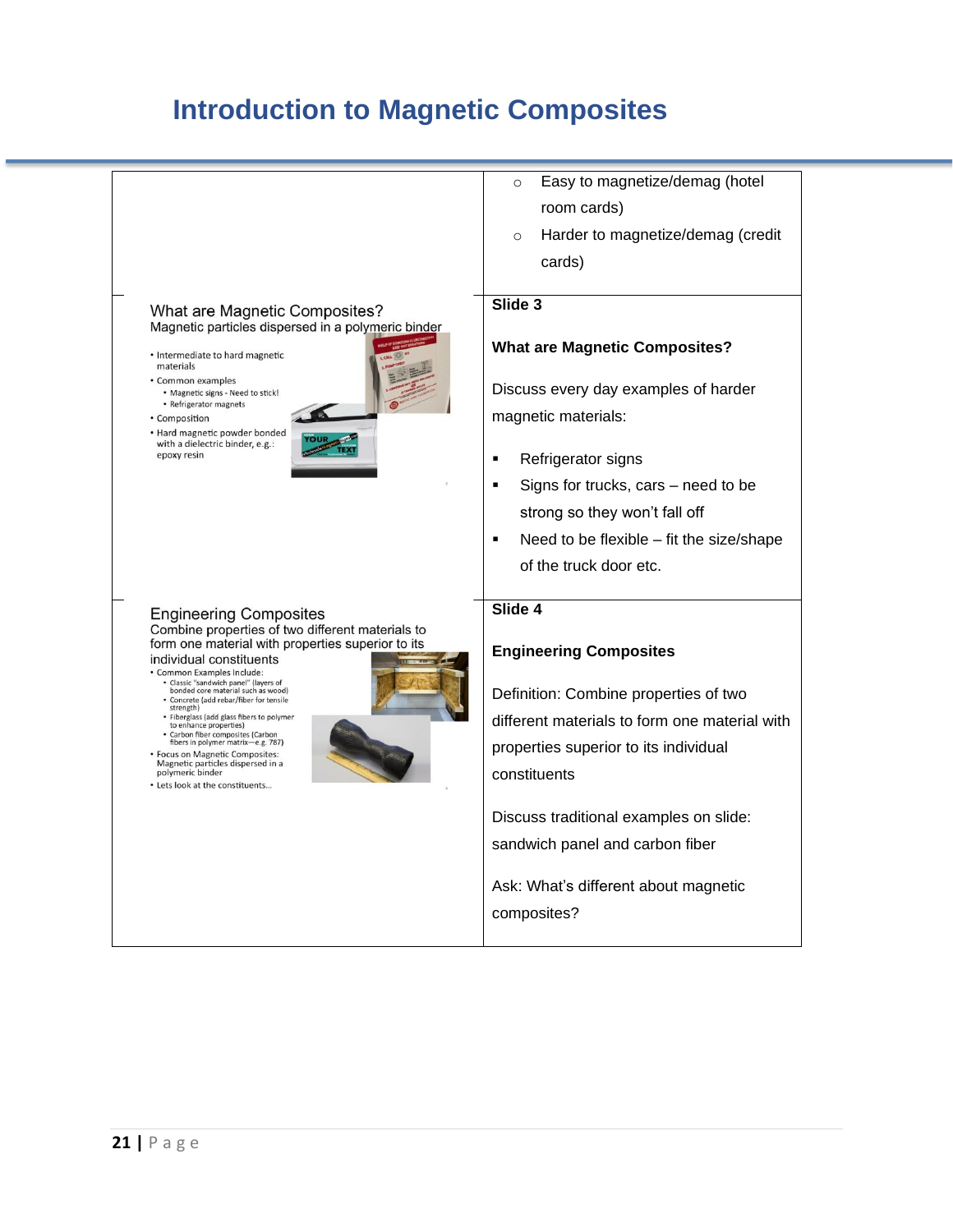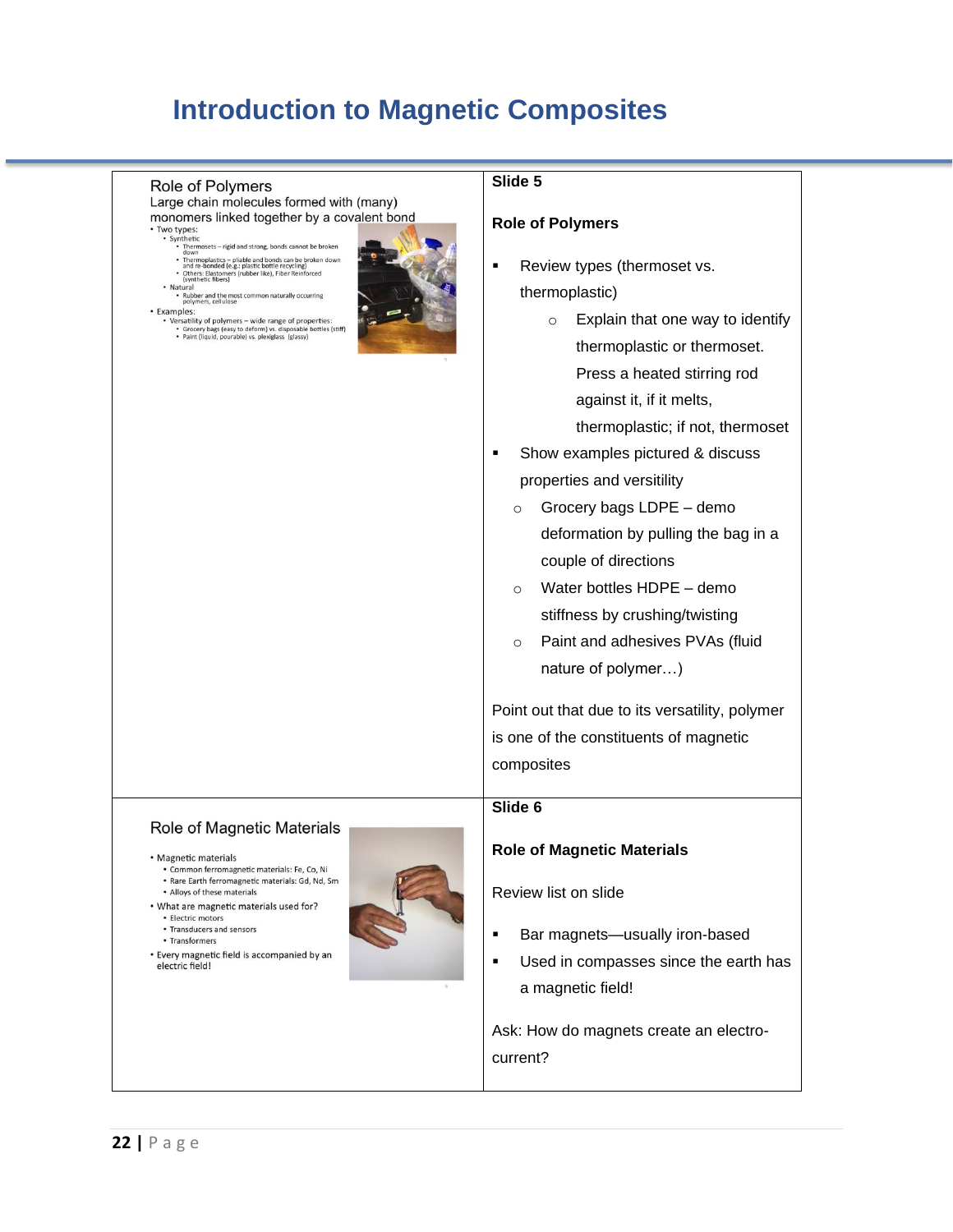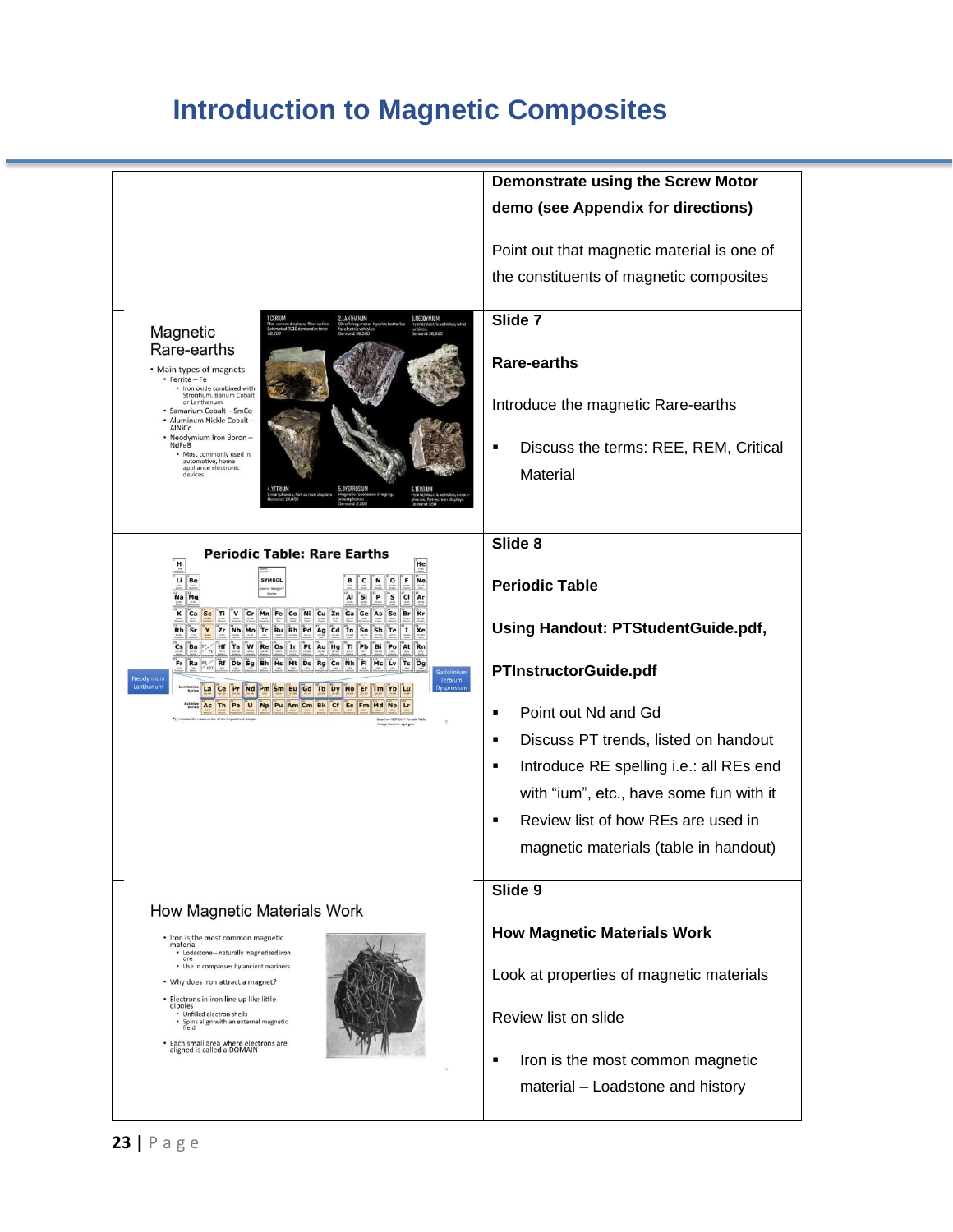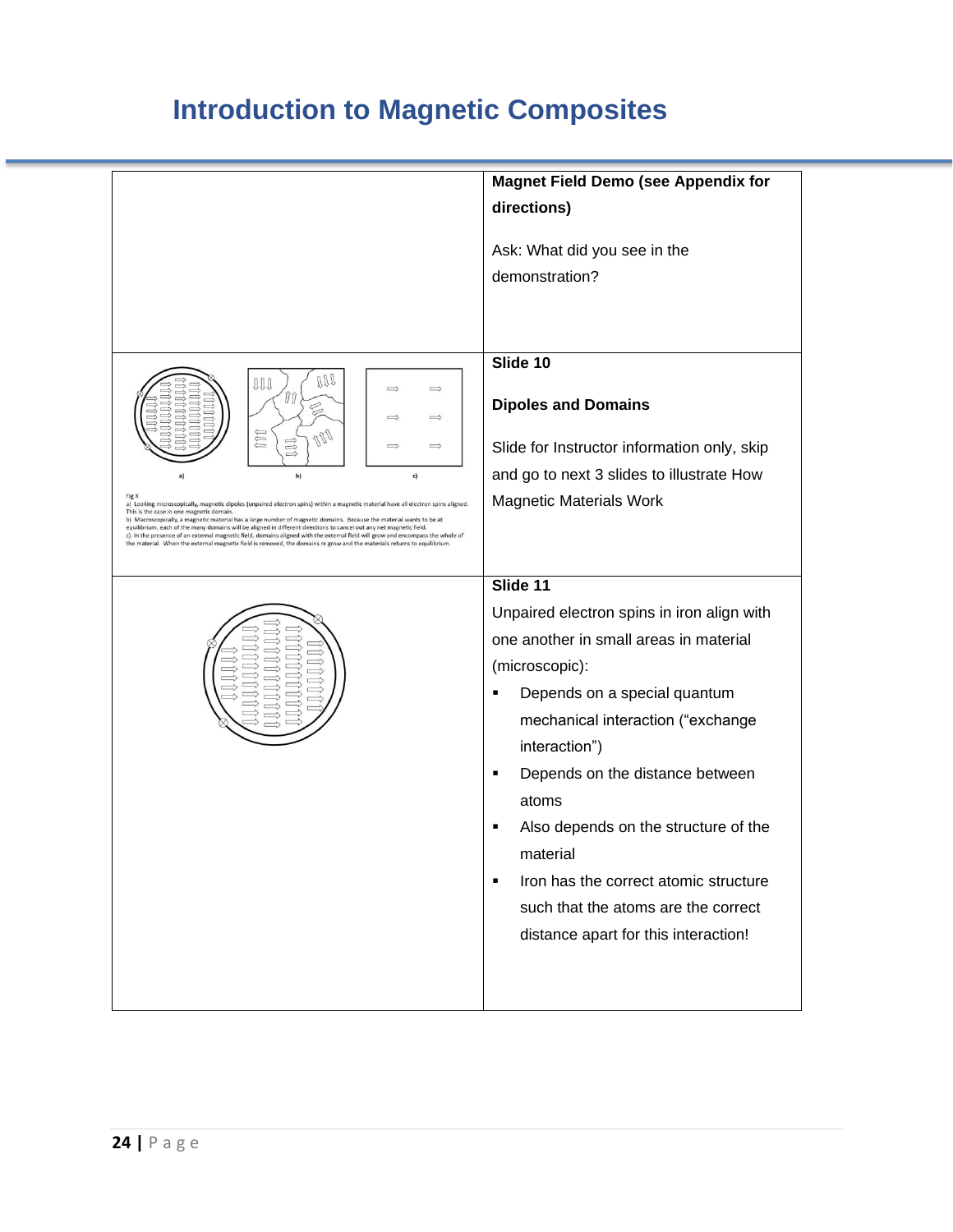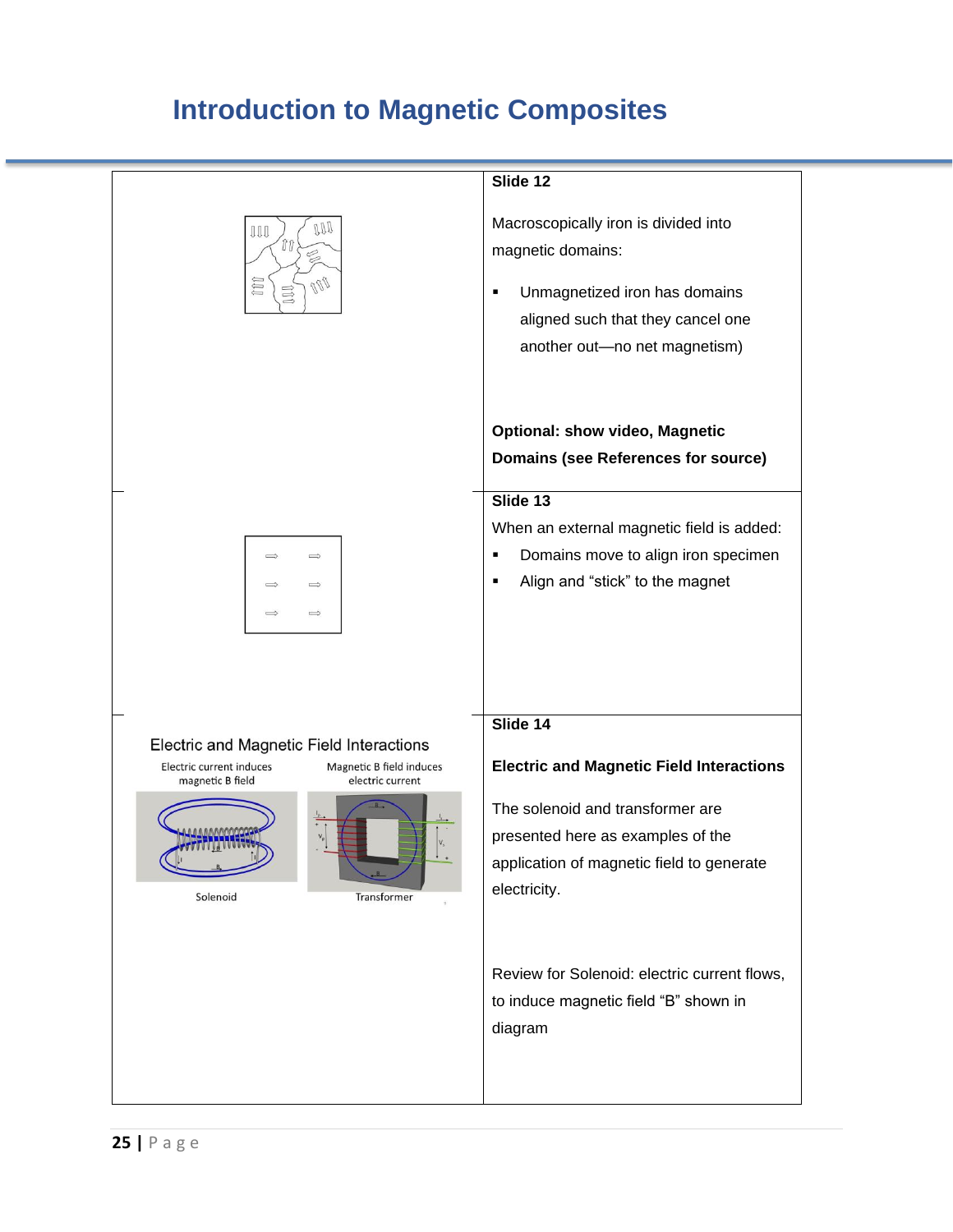|                                                                                                                                                                                                                                                                                       | Review for Transformer: magnetic field "B"<br>induces electric current shown in diagram                                                                                                                |
|---------------------------------------------------------------------------------------------------------------------------------------------------------------------------------------------------------------------------------------------------------------------------------------|--------------------------------------------------------------------------------------------------------------------------------------------------------------------------------------------------------|
|                                                                                                                                                                                                                                                                                       | Introduce homework problem:<br>Look up how magnets are used in<br>motors, sensors, transformers and how<br>they work (see References for one<br>source)                                                |
| <b>Magnetic Super Properties</b>                                                                                                                                                                                                                                                      | Suggest breaking at this point, to be<br>continued next class period<br>Slide 15                                                                                                                       |
| • Nd2Fe14B magnets are the strongest in the world<br>• Note 14 Fe atoms to 2 Nd and 1 B atom<br>• Very complex crystal structure<br>• Strong exchange interaction between dipoles<br>• What sets magnets apart?<br>• Curie Temperature - Nd2Fe14B = 675 C (1247F)<br>• Coercive Force | <b>Magnet Super Properties</b><br>Discuss slide with class-get their ideas on<br>why some magnets are stronger than<br>others                                                                          |
|                                                                                                                                                                                                                                                                                       | Ask: Can you theorize as to why this<br>٠<br>compound would be such a great<br>magnet?<br>Structure and distance between atoms<br>٠<br>NdFeB compound is a super<br>magnet-"hard" mag material,<br>why |
|                                                                                                                                                                                                                                                                                       | Low Curie, etc.<br>$\circ$<br>Look at Tc for each: Nd, Fe, B<br>$\circ$                                                                                                                                |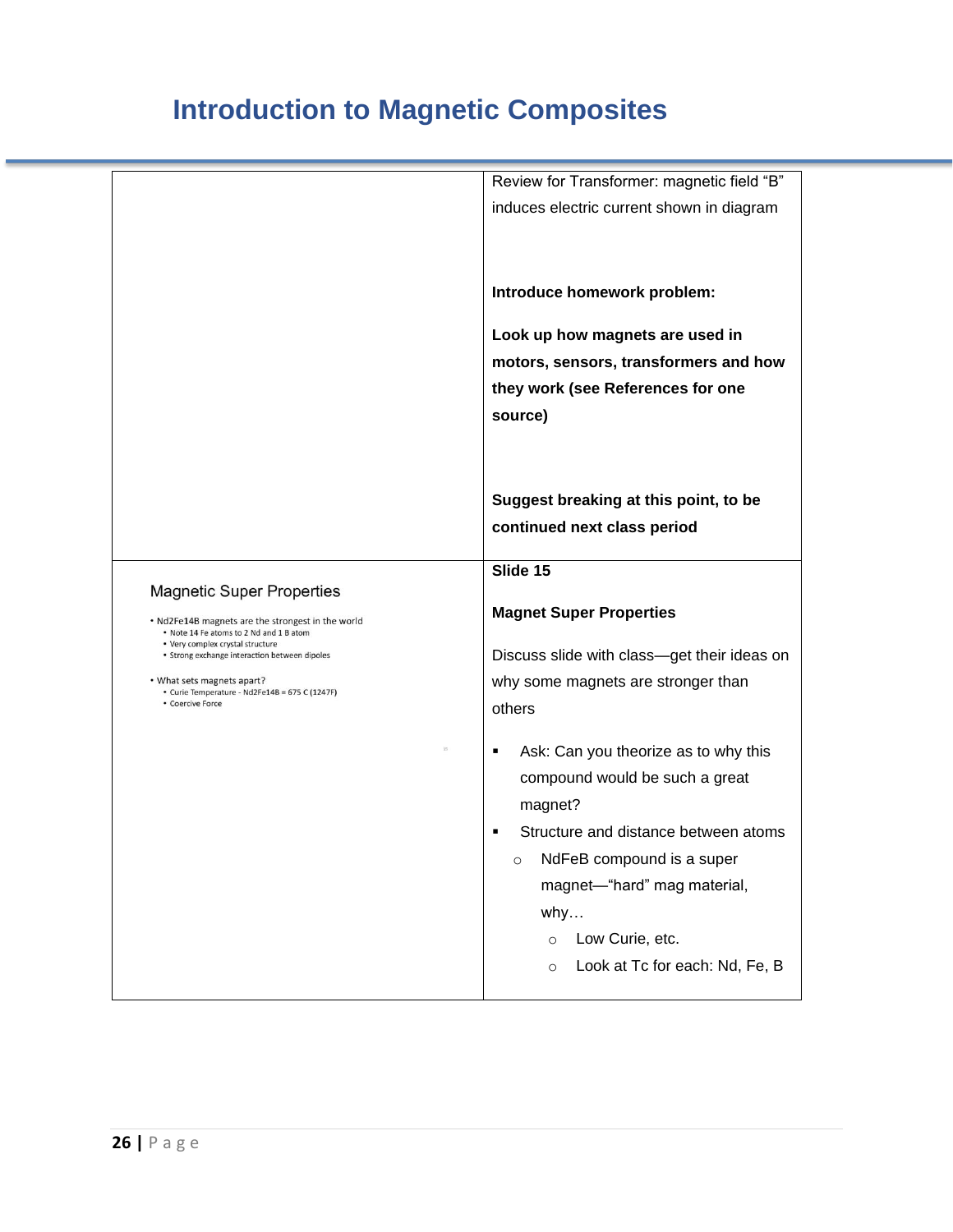|                                             |                                                                                                                                                                                                                                | Slide 16                                     |
|---------------------------------------------|--------------------------------------------------------------------------------------------------------------------------------------------------------------------------------------------------------------------------------|----------------------------------------------|
| • Temperature                               | Curie Temperature Dependence<br>• Thermal energy randomizes the dipoles                                                                                                                                                        | <b>Curie Temperature Dependence</b>          |
|                                             | . Q: what happens to the magnetic domains?                                                                                                                                                                                     | Definition: Maximum temperature of           |
| • Crystal Structure                         | • Magnetism depends on the distance between atoms<br>• Electrons in unfilled shells overlap and interact to develop dipole alignment<br>. Q: can you find the crystal structure of Fe, Ni, Gd and Dy? Are they different? How? | magnetism for each specific material         |
|                                             |                                                                                                                                                                                                                                | Where magnetic properties go away<br>٠       |
|                                             |                                                                                                                                                                                                                                | with certain temperatures/maximum            |
|                                             |                                                                                                                                                                                                                                | temperature, called the Curie                |
|                                             |                                                                                                                                                                                                                                | Temperature or Tc                            |
|                                             |                                                                                                                                                                                                                                | Caused by atom vibrations which<br>٠         |
|                                             |                                                                                                                                                                                                                                | increase with temperature                    |
|                                             |                                                                                                                                                                                                                                | Atoms that are the right distance apart<br>٠ |
|                                             |                                                                                                                                                                                                                                | at low T; get farther apart at higher T      |
|                                             |                                                                                                                                                                                                                                |                                              |
|                                             | <b>Magnetic Material</b><br>Curie Temperature C Curie Temperature F                                                                                                                                                            | Slide 17                                     |
| Curie Temp.<br>of Magnetic                  | Iron, Fe and Steel<br>770<br>1418<br>(iron - carbon alloy)                                                                                                                                                                     | <b>Curie Temps</b>                           |
| <b>Materials</b><br>* Rare Earth Element    | Cobalt, Co<br>1115<br>2039<br>Nickel, Ni<br>350<br>662                                                                                                                                                                         | Review Tc values in the slide                |
|                                             | Gadolinium, Gd*<br>19<br>66                                                                                                                                                                                                    | Compare values for iron with others          |
|                                             | Terbium, Tb*<br>$-54$<br>$-65$                                                                                                                                                                                                 |                                              |
|                                             | Dysprosium, Dy*<br>$-185$<br>$-301$                                                                                                                                                                                            |                                              |
|                                             | Neodymium, Nd*<br>$-154$<br>$-245$                                                                                                                                                                                             |                                              |
|                                             |                                                                                                                                                                                                                                |                                              |
|                                             |                                                                                                                                                                                                                                | Slide 18                                     |
|                                             | Effect of Temperature on Magnetism<br>Gadolinium Gd: Tc = 66 degrees F                                                                                                                                                         |                                              |
|                                             |                                                                                                                                                                                                                                | <b>Effect of Temperature on Magnetism</b>    |
|                                             |                                                                                                                                                                                                                                | Show video, Gd video demo (see               |
|                                             |                                                                                                                                                                                                                                | References for source) and discuss:          |
| https://www.youtube.com/watch?v=VonUp5Wicwk |                                                                                                                                                                                                                                |                                              |
|                                             |                                                                                                                                                                                                                                | This video demonstrates the effect of        |
|                                             |                                                                                                                                                                                                                                | temperature on magnetism                     |
|                                             |                                                                                                                                                                                                                                | Point out that Gd Tc = $66$ degrees F<br>٠   |
|                                             |                                                                                                                                                                                                                                | What does this imply about application<br>٠  |
|                                             |                                                                                                                                                                                                                                | of Gd?                                       |
|                                             |                                                                                                                                                                                                                                |                                              |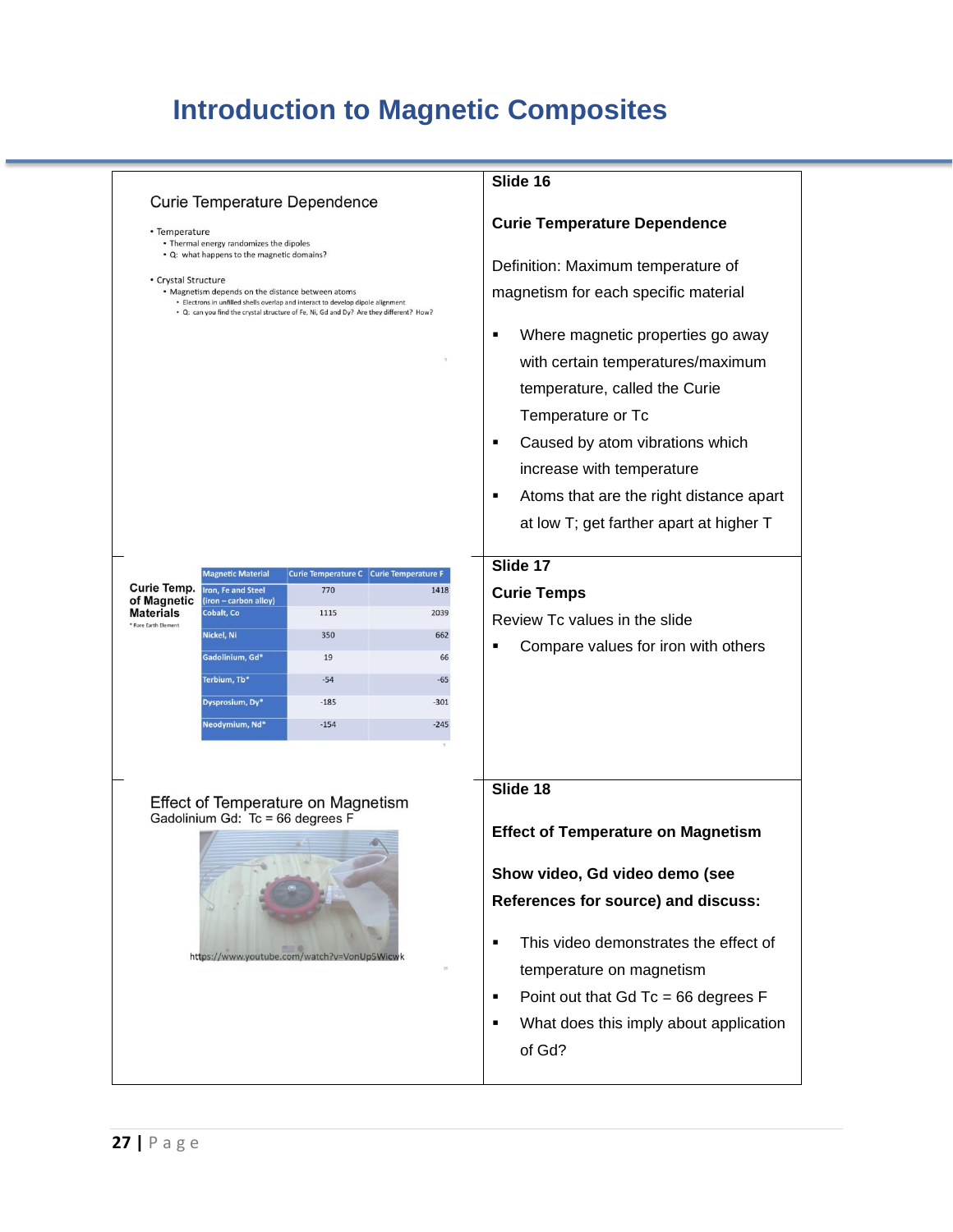| <b>Coercive Force</b>                                                                                                                                                                                                                                       | Slide 19                                                                                                            |
|-------------------------------------------------------------------------------------------------------------------------------------------------------------------------------------------------------------------------------------------------------------|---------------------------------------------------------------------------------------------------------------------|
| Magnetic effort needed to demagnetize a magnet                                                                                                                                                                                                              | <b>Coercive Force</b>                                                                                               |
|                                                                                                                                                                                                                                                             | Definition: Magnetic effort needed to                                                                               |
| <b>Coersive Force</b><br><b>Curie Temp</b><br>kA/m<br>°C                                                                                                                                                                                                    | demagnetize a magnet, ability to resist                                                                             |
| 320<br>$Nd_2Fe_{14}B$<br>750-2000 (hard)<br>720<br>SmCo <sub>s</sub><br>600-2000 (hard)                                                                                                                                                                     | demagnetization                                                                                                     |
| <b>AlNiCo</b><br>275 (intermed.<br>700-850<br>Sr ferrite SrO.Fe <sub>2</sub> O <sub>3</sub><br>100-300<br>450<br>(intermed.)                                                                                                                                | Measure of how strong the magnet is -<br>٠                                                                          |
| Iron (bar magnet)<br>800 (Intermed.)<br>770<br><b>Annealed iron</b><br>770<br>$1$ (Soft)                                                                                                                                                                    | Hard vs. Soft                                                                                                       |
|                                                                                                                                                                                                                                                             | Super magnet (very "hard" mag<br>$\circ$                                                                            |
|                                                                                                                                                                                                                                                             | material, high Coercive Force)                                                                                      |
|                                                                                                                                                                                                                                                             | Intermediate strength materials like<br>$\circ$                                                                     |
|                                                                                                                                                                                                                                                             | <b>Sr Ferrite</b>                                                                                                   |
|                                                                                                                                                                                                                                                             | Iron (soft mag material, low<br>$\circ$                                                                             |
|                                                                                                                                                                                                                                                             | Coercive Force)                                                                                                     |
|                                                                                                                                                                                                                                                             | Relate to previous demo of magnets,<br>٠                                                                            |
|                                                                                                                                                                                                                                                             | which magnets were hard to pull                                                                                     |
|                                                                                                                                                                                                                                                             | off/apart?                                                                                                          |
| • Process a cross-linked polymer (thermoplastic)<br>• Create a magnetic composite with 2 constituents<br>• Investigate to observe composite behavior to magnetic (NdFeB) field<br>• Magnetic attraction<br>• Deformation and Shaping<br>• Magnetic Strength | Design & Customize Polymer Magnetic<br><b>Materials - Lab Activity</b><br>Explain: We want a flexible magnetic<br>٠ |
| • Introduce variables in the magnetic composite composition<br>• Composition (more binder vs. more magnetic material)<br>· Particle size (iron filings vs. iron oxide)                                                                                      | composite material composed of 2                                                                                    |
|                                                                                                                                                                                                                                                             | constituents:                                                                                                       |
|                                                                                                                                                                                                                                                             | Polymer binder<br>$\circ$                                                                                           |
|                                                                                                                                                                                                                                                             | Filler - Magnetic material that will<br>$\circ$                                                                     |
|                                                                                                                                                                                                                                                             | attract a magnet - Fe                                                                                               |
|                                                                                                                                                                                                                                                             | Review what learners will be doing<br>٠                                                                             |
|                                                                                                                                                                                                                                                             | (listed on the slide)                                                                                               |
|                                                                                                                                                                                                                                                             | Introduce activity: You will be preparing<br>٠                                                                      |
|                                                                                                                                                                                                                                                             | a soft magnetic composite. First, a                                                                                 |
|                                                                                                                                                                                                                                                             | cross-linking agent (Borax) is added to                                                                             |
|                                                                                                                                                                                                                                                             | a dielectric binder material (PVC                                                                                   |
|                                                                                                                                                                                                                                                             | liquid/glue) that yields a polymer                                                                                  |
|                                                                                                                                                                                                                                                             | material that is flexible yet stronger                                                                              |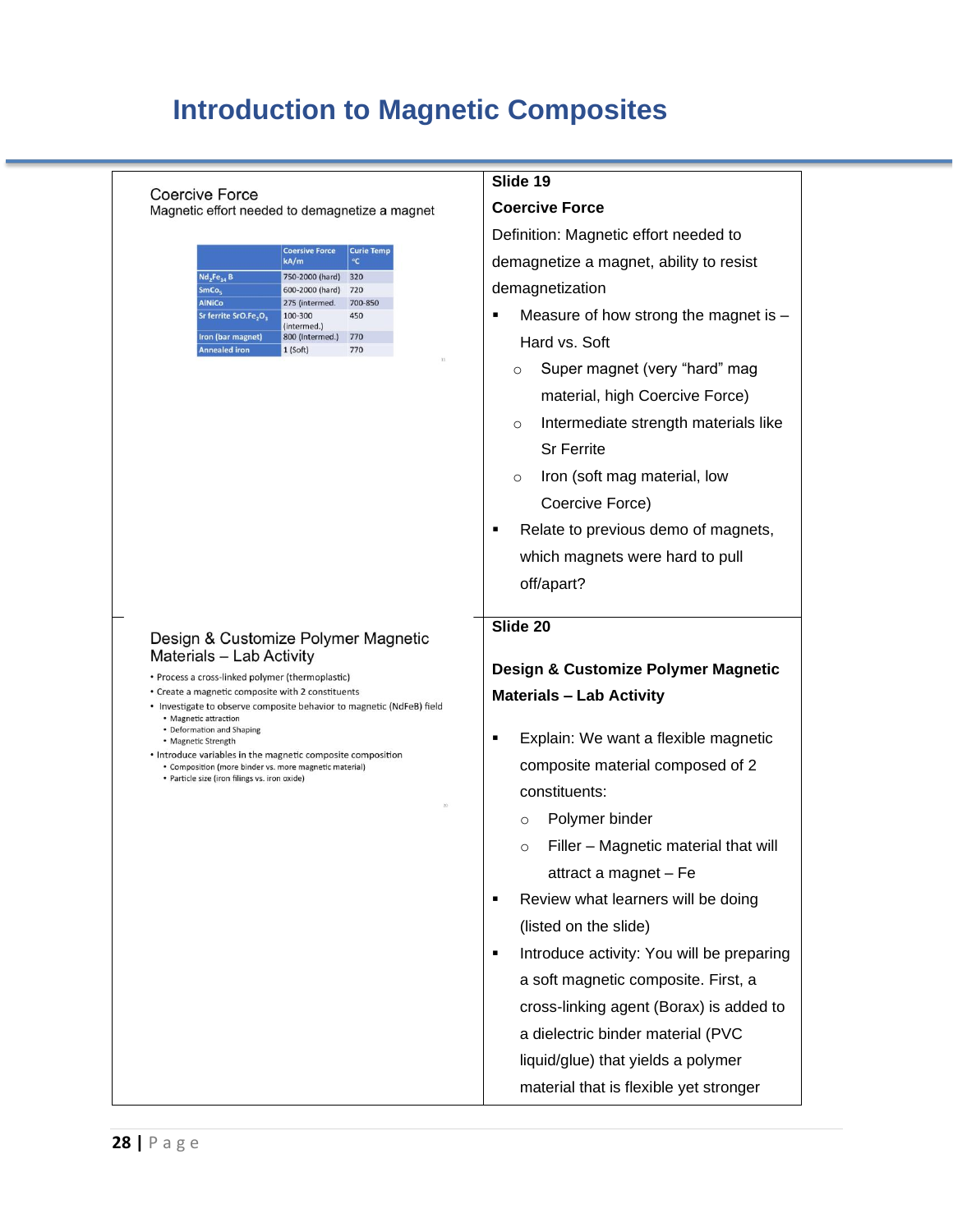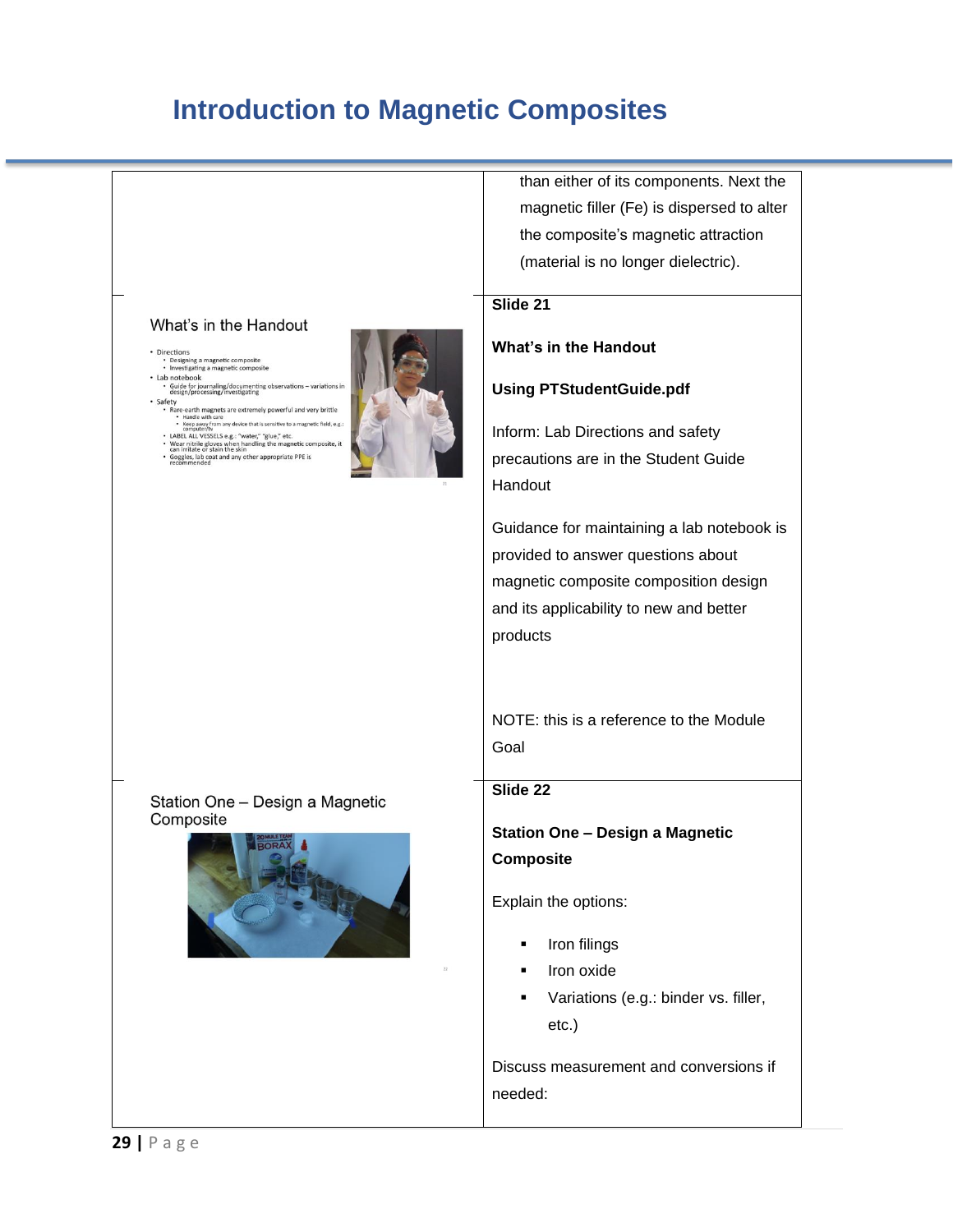

### **Acknowledgments**

The authors thank Ms. Jean Frank for her contributions to our understanding of composite materials and her input on the Module. Development of this work was supported in part by the Joint Center for Deployment and Research in Earth Abundant Materials (JCDream), Everett, WA, and by NSF DUE Grant 2000347, Online Instructional Resources for Materials Science Technology Education.

### **Appendix**

**Slide #6 – Magnetic Screw Demonstration** – How do magnets create an electro-current?

What you need:

• 1.5V AA Battery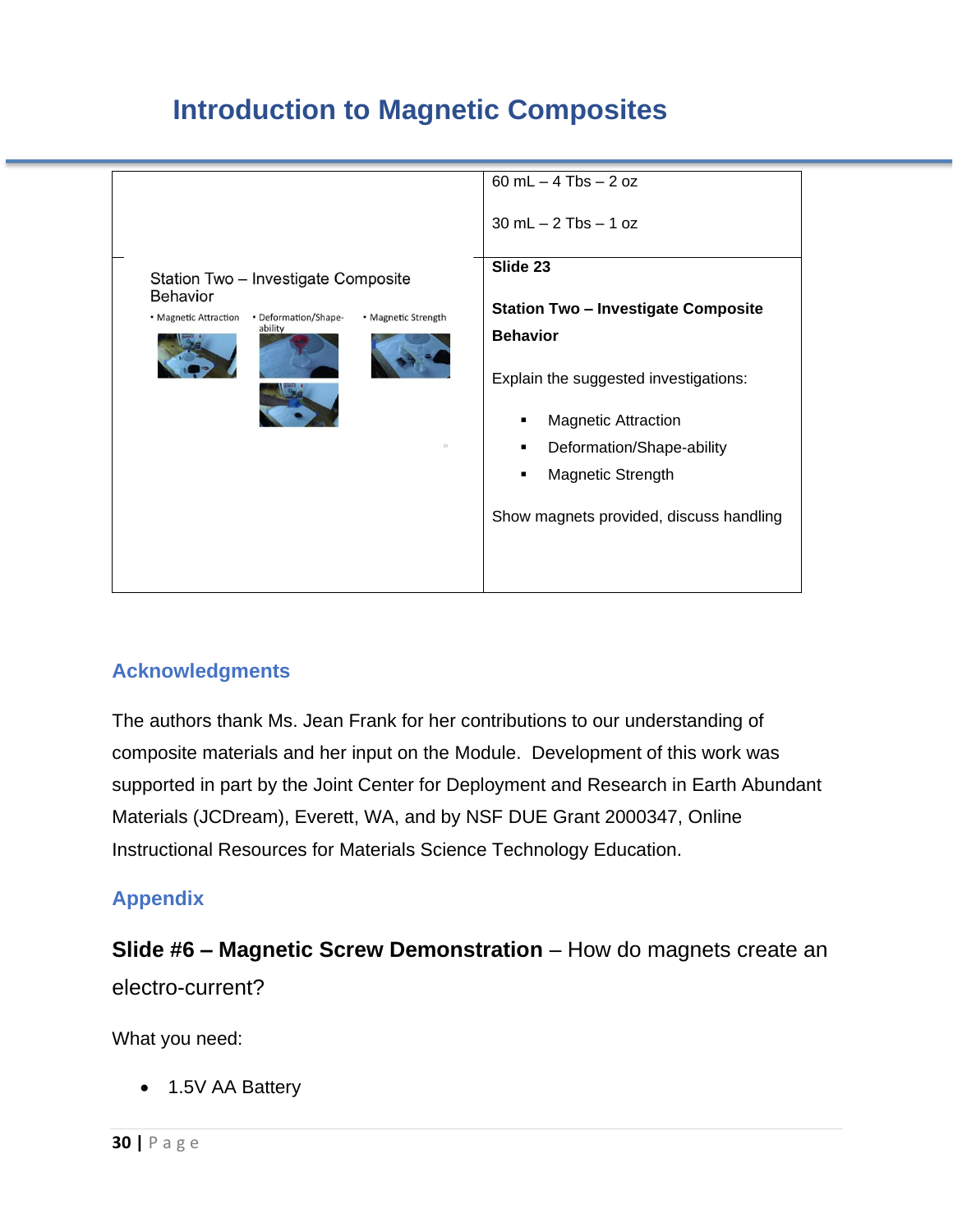- Short (1") magnetizable screw
- 6" copper wire, if wire is coated, bare the ends using a blade and gently scraping
- Small NdFeB magnet, round works best, debris/coating on the magnet will block spinning

Directions: Referring to the picture on Slide 6

- Put the magnet on the head of the screw (this magnetizes the screw)
- Dangle screw bit end from the end of the battery, if the screw will not dangle, use a shorter screw or more powerful magnet
- Hold one end of the copper wire on the  $+$  end of the battery
- Let the other end of the wire touch the magnet
- Holding it still, watch the screw spin, it will start slow and increase, you may see some sparks, the wire can get hot the longer you spin

Explanation: Magnets create a magnetic field; electrons in the conductor (copper wire) move and generate electricity.

### **Slide #8 – Periodic Table and Lab Handout**

- PTStudentGuide.pdf
- PTInstructorGuide.pdf

### **Slide #12 – Magnetic Field Demonstration** (suggestions/guide) –

#### Magnetic strength

- Take a large magnet and stick it to something iron or steel
	- o Leg of a chair or table
	- o If students have magnets, have them check it out
- TIPS: Best to use magnets that are not too strong
	- o There are lots of Nd magnets on the market—these are very strong
	- o Better to find simple bar magnets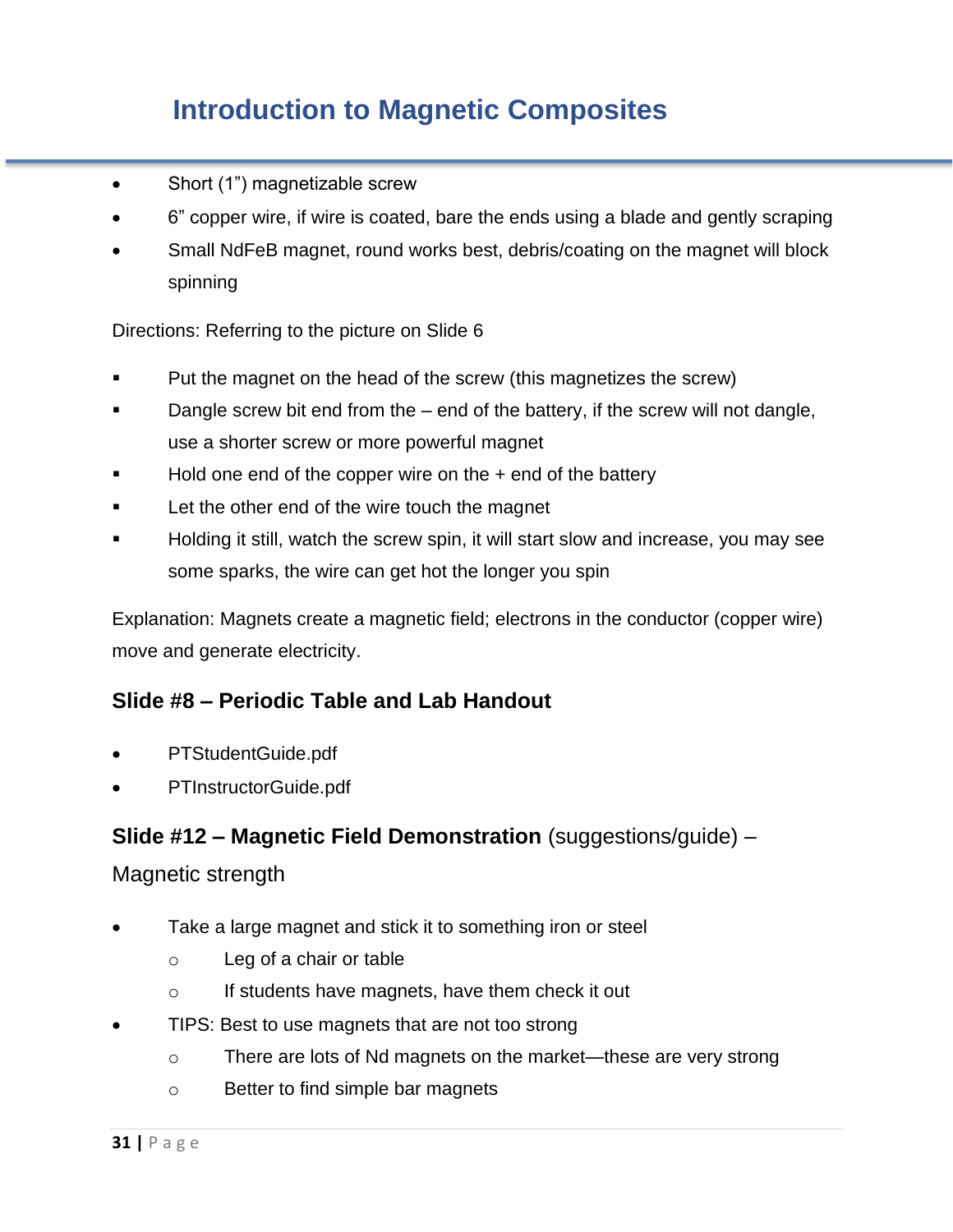- $\circ$  "Button" size magnets are dangerous as they can be swallowed
- Observation/discussion
	- o Explain that the magnetic dipoles are re-aligning with the magnet!

#### **References**

Core Competencies for Technicians (who use materials in their work). Last visited August, 2020. http://materialseducation.org/educators/core-competencies/

Interactive Periodic Table from the RSC

https://www.rsc.org/periodic-table/

National High Magnetic Field Laboratory, facilities at Florida State University, University of Florida and Los Alamos National Laboratory. MagLab is the largest and highestpowered magnet lab in the world. Last visited August, 2020.

https://nationalmaglab.org

Magnetic Domains – Denise Kay. Last visited August, 2020.

https://www.youtube.com/playlist?list=PLjwmswMcfyhjTpDh9nXaMb\_vL1tjkzXvt

Rare-earth Element, Encyclopedia Britannica. Last visited August, 2020.

https://www.britannica.com/science/rare-earth-element/Electronic-structure-and-ionicradius

Rare-earth Element, Encyclopedia Britannica. Last visited August, 2020.

https://www.britannica.com/science/rare-earth-element/Minerals-and-ores

Gd video demo. Last visited August, 2020.

https://www.youtube.com/watch?v=VonUp5Wicwk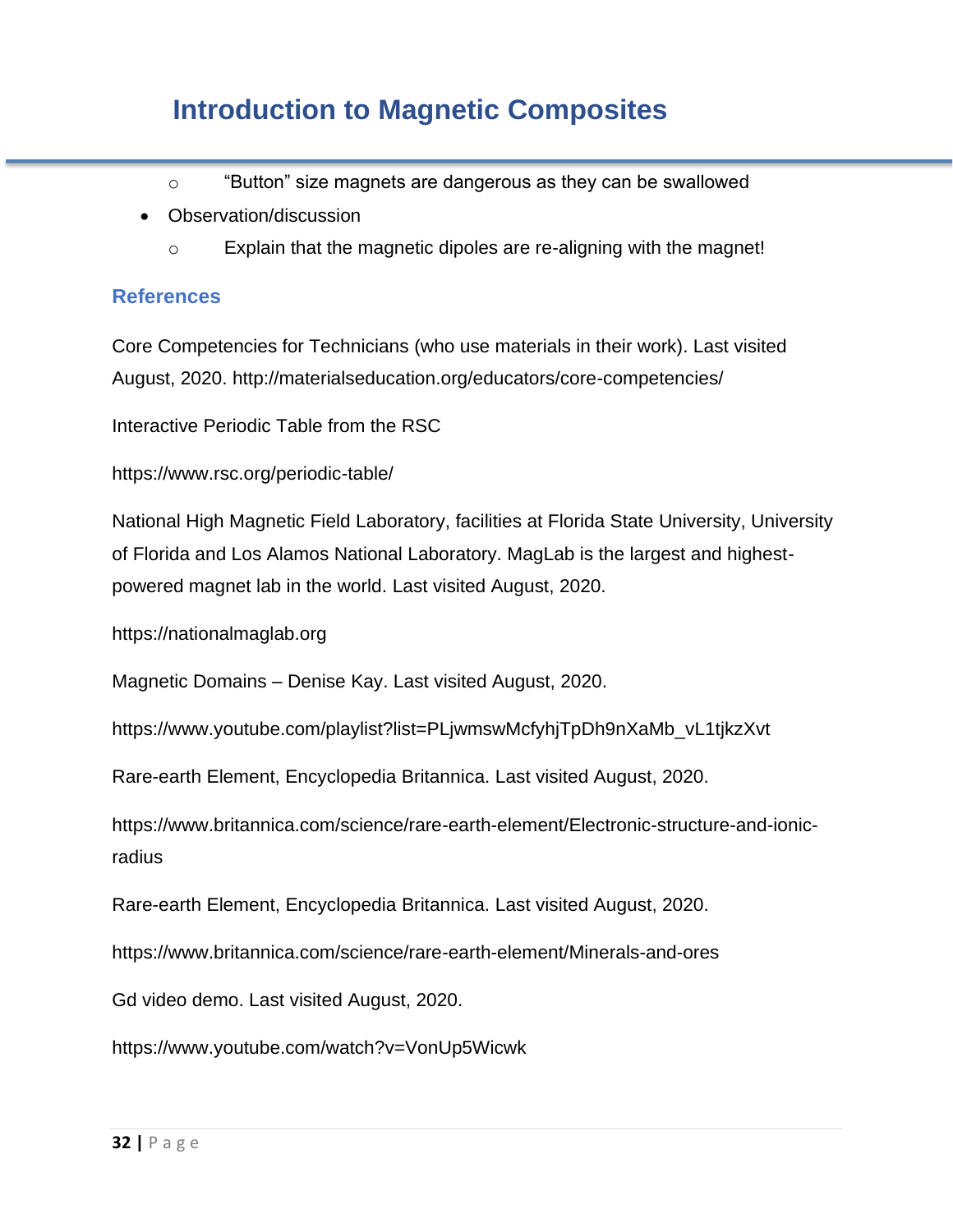How motors work. Last visited August, 2020.

https://www.explainthatstuff.com/electricmotors.html

General Introduction to Critical Materials (download, 10 pages): https://www.worldscientific.com/doi/pdf/10.1142/9789813271050\_0001

Explanation of REE atomic structure, it's what makes REEs so special: https://phys.org/news/2018-08-rare-earth-elements.html

The following articles form the basis for the concepts and investigation of magnetic composites suggested in this Module:

Ferrogel: a new magneto-controlled elastic medium. M. Zrínyi, L. Barsi, A. Büki Elsevier Bolue 5, Issue 5, 1997, Pages 415-427.

Last retrieved from:

https://doi.org/10.1016/S0966-7822(97)00010-5

Magnetic Composites in Electric Motors. Najgebauer, Mariusz & Szczyglowski, Jan & Ślusarek, Barbara & Przybylski, Marek & Kaplon, Andrzej & Rolek, Jaroslaw. (2018). Magnetic Composites in Electric Motors. 10.1007/978-3-319-63949-9\_2.

Last retrieved from:

https://www.researchgate.net/publication/320549494\_Magnetic\_Composites\_in\_Electric \_Motors

New Polymers for Polymer Magnetic Devices. James Masi and Christopher Gorrie. EME/EIC Conference. Indianapolis, IN, October, 2005. EME/IEEE 2005.

Last retrieved from:

https://www.researchgate.net/publication/4208101\_New\_polymers\_for\_polymer\_magne tic\_devices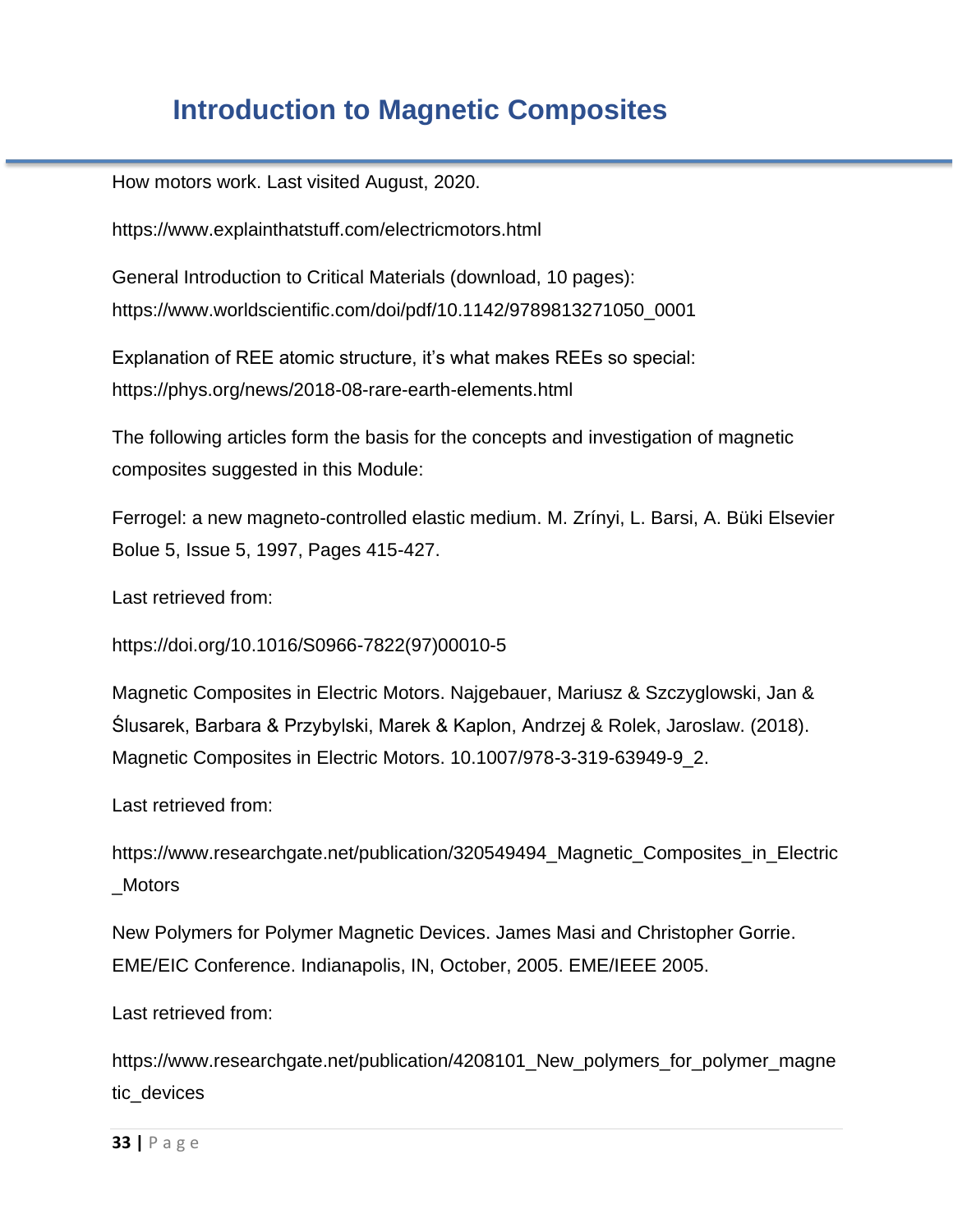#### **Student Evaluation**

1. What is the composition of a magnetic composite?

**Answer:** Magnetic composite includes magnetic particles in a polymer matrix.

2. What is the structure of the matrix material of the composite?

**Answer:** polymer chains, usually cross-linked.

3. What is a hard magnetic composite? How is it different from a "soft" magnetic material?

**Answer:** a hard magnetic material that keeps its magnetic properties—difficult to demagnetize; soft magnetic materials are easy to demagnetize.

4. What are the various behavior/property differences between a common ferromagnetic material and a rare-earth ferromagnetic material?

**Answer:** Curie Temp is different for each element (RE magnetic elements have a low Curie Temp); Coercivity or Coercive Force depends on the elements involved and mixtures of elements in compounds.

5. What variables in magnetic composite composition affect the strength of its magnetic field?

**Answer**: depends on the magnetic material used but can be:

- amount of magnetic material used
- size of particles
- the polymer volume.
- 6. How does a magnetic composite benefit from each of its constituents?

**Answer:** Two individual materials, a dielectric and a magnetic material, are combined to make one material with better (or more desired) properties of flexibility and magnetism (2 together is better than either component alone).